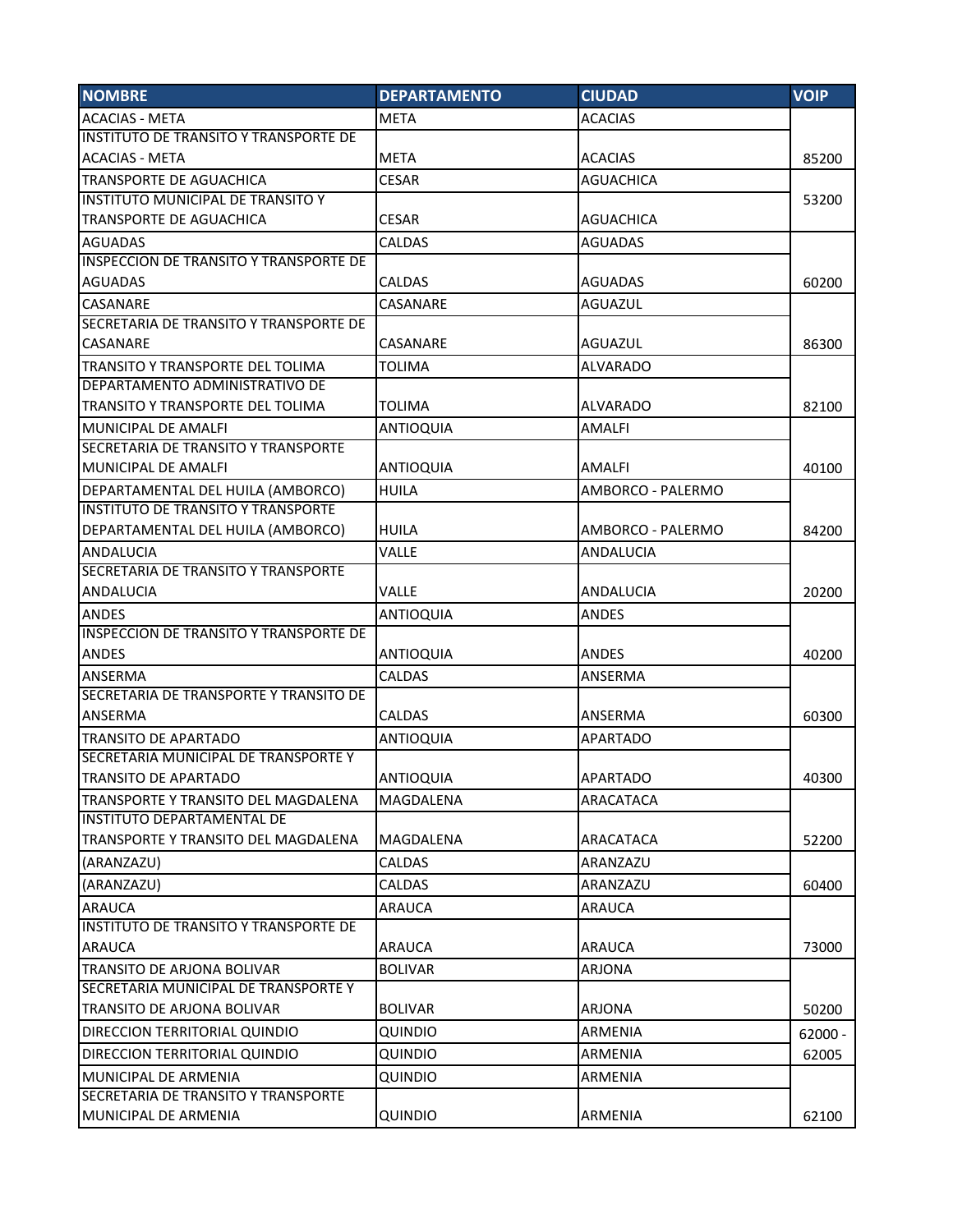| <b>TRANSPORTE DE GUAYABAL</b>                 | <b>TOLIMA</b>       | ARMERO - GUAYABAL      |           |
|-----------------------------------------------|---------------------|------------------------|-----------|
| UNIDAD REGIONAL DE TRANSITO Y                 |                     |                        |           |
| <b>TRANSPORTE DE GUAYABAL</b>                 | TOLIMA              | ARMERO - GUAYABAL      | 82200     |
| <b>TRANSPORTE DE BARBOSA</b>                  | <b>SANTANDER</b>    | <b>BARBOSA</b>         |           |
| <b>INSPECCION MUNICIPAL DE TRANSITO Y</b>     |                     |                        |           |
| <b>TRANSPORTE DE BARBOSA</b>                  | SANTANDER           | <b>BARBOSA</b>         | 40400     |
| <b>MUNICIPAL DE BARBOSA</b>                   | <b>ANTIOQUIA</b>    | <b>BARBOSA</b>         |           |
| DIRECCION DE TRANSORTE Y TRANSITO             |                     |                        |           |
| <b>MUNICIPAL DE BARBOSA</b>                   | <b>ANTIOQUIA</b>    | <b>BARBOSA</b>         | 70200     |
| BARRANCABERMEJA                               | SANTANDER           | BARRANCABERMEJA        |           |
| <b>INSPECCION DE TRANSITO Y TRANSPORTE DE</b> |                     |                        | 70300     |
| BARRANCABERMEJA                               | SANTANDER           | BARRANCABERMEJA        |           |
| DIRECCION TERRITORIAL ATLANTICO               | <b>ATLANTICO</b>    | BARRANQUILLA           | $51000 -$ |
| DIRECCION TERRITORIAL ATLANTICO               | <b>ATLANTICO</b>    | BARRANQUILLA           | 51012     |
| METROPOLITANO DE BARRANQUILLA SA              | <b>ATLANTICO</b>    | BARRANQUILLA           |           |
| <b>EMPRESA DE TRANSITO Y TRANSPORTE</b>       |                     |                        |           |
| METROPOLITANO DE BARRANQUILLA SA              |                     |                        |           |
| "METROTRANSITO"                               | <b>ATLANTICO</b>    | BARRANQUILLA           | 51100     |
| TRANSPORTE DEL CAQUETA (BELEN)                | CAQUETA             | BELEN DE LOS ANDAQUIES |           |
| INSTITUTO DEPARTAMENTAL DE TRANSITO Y         |                     |                        |           |
| TRANSPORTE DEL CAQUETA (BELEN)                | CAQUETA             | BELEN DE LOS ANDAQUIES | 85700     |
| <b>BELLO</b>                                  | ANTIOQUIA           | <b>BELLO</b>           |           |
| SECRETARIA DE TRANSPORTES Y TRANSITO DE       |                     |                        |           |
| <b>BELLO</b>                                  | <b>ANTIOQUIA</b>    | <b>BELLO</b>           | 40500     |
| DIRECCION TERRITORIAL CUNDINAMARCA            | <b>CUNDINAMARCA</b> | <b>BOGOTA</b>          | $10000 -$ |
| DIRECCION TERRITORIAL CUNDINAMARCA            | <b>CUNDINAMARCA</b> | <b>BOGOTA</b>          | 10020     |
| SIM (Servicios Integrales para la Movilidad)  | <b>CUNDINAMARCA</b> | <b>BOGOTA</b>          |           |
| SIM (Servicios Integrales para la Movilidad)  | <b>CUNDINAMARCA</b> | <b>BOGOTA</b>          | 10100     |
| SECRETARIA DE TRANSITO Y TRANSPORTE           |                     |                        |           |
| MUNICIPAL DE BOLIVAR                          | CAUCA               | <b>BOLIVAR</b>         |           |
| SECRETARIA DE TRANSITO Y TRANSPORTE           |                     |                        |           |
| MUNICIPAL DE BOLIVAR                          | CAUCA               | <b>BOLIVAR</b>         | 24200     |
| <b>DE BOSCONIA</b>                            | <b>CESAR</b>        | <b>BOSCONIA</b>        |           |
| COOPERATIVA INTEGRAL DE TRANSPORTES           |                     |                        |           |
| DE BOSCONIA                                   | <b>CESAR</b>        | <b>BOSCONIA</b>        | 53300     |
| <b>BUCARAMANGA</b>                            | <b>SANTANDER</b>    | <b>BUCARAMANGA</b>     |           |
| DIRECCION DE TRANSITO Y TRANSPORTE DE         |                     |                        |           |
| <b>BUCARAMANGA</b>                            | SANTANDER           | <b>BUCARAMANGA</b>     | 70100     |
| DIRECCION TERRITORIAL SANTANDER               | <b>SANTANDER</b>    | <b>BUCARAMANGA</b>     | 70000 -   |
| <b>DIRECCION TERRITORIAL SANTANDER</b>        | SANTANDER           | <b>BUCARAMANGA</b>     | 70012     |
| DE TRANSITO Y TRANSPORTE DE                   | VALLE               | <b>BUENAVENTURA</b>    |           |
| SUBSECRETARIA DE REGULACION Y CONTROL         |                     |                        |           |
| DE TRANSITO Y TRANSPORTE DE                   |                     |                        |           |
| <b>BUENAVENTURA</b>                           | VALLE               | <b>BUENAVENTURA</b>    | 20300     |
| TRANSPORTE DE NARINO (BUESACO)                | <b>NARIÑO</b>       | <b>BUESACO</b>         |           |
| INSTITUTO DEPARTAMENTAL DE TRANSITO Y         |                     |                        |           |
| TRANSPORTE DE NARINO (BUESACO)                | <b>NARIÑO</b>       | <b>BUESACO</b>         | 22300     |
| TRANSPORTE DE CAICEDONIA                      | VALLE               | CAICEDONIA             |           |
| SECRETARIA MUNICIPAL DE TRANSITO Y            |                     |                        |           |
| TRANSPORTE DE CAICEDONIA                      | VALLE               | CAICEDONIA             | 20400     |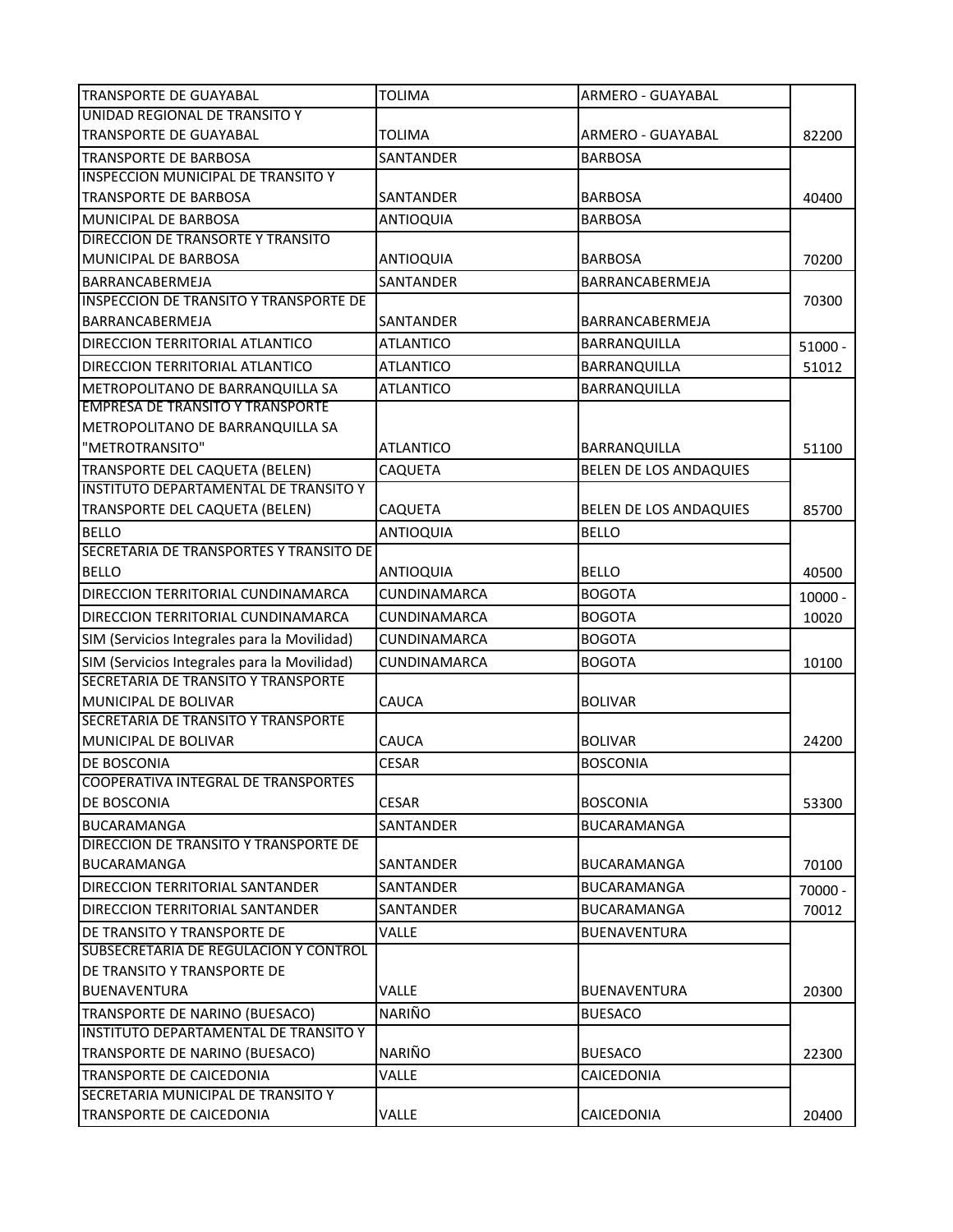| <b>CALARCA</b>                                                            | <b>QUINDIO</b>      | CALARCA                  |                    |
|---------------------------------------------------------------------------|---------------------|--------------------------|--------------------|
| <b>INSPECCION DE TRANSITO Y TRANSPORTE DE</b>                             |                     |                          |                    |
| <b>CALARCA</b>                                                            | QUINDIO             | CALARCA                  | 62200              |
| <b>CALDAS</b>                                                             | <b>ANTIOQUIA</b>    | <b>CALDAS</b>            |                    |
| INSPECCION DE TRANSITO MUNICIPAL DE                                       |                     |                          |                    |
| <b>CALDAS</b>                                                             | <b>ANTIOQUIA</b>    | <b>CALDAS</b>            | 40600              |
| <b>DIRECCION TERRITORIAL VALLE</b>                                        | VALLE               | CALI                     | $20000 -$          |
| <b>DIRECCION TERRITORIAL VALLE</b>                                        | VALLE               | CALI                     | 20010              |
| SECRETARIA MUNICIPAL DE TRANSITO CALI                                     | <b>VALLE</b>        | CALI                     |                    |
| ISECRETARIA MUNICIPAL DE TRANSITO CALI                                    | Valle               | CALI                     | 20100              |
| MUNICIPAL DE CALOTO-CAUCA                                                 | CAUCA               | CALOTO                   |                    |
| <b>SECRETARIA DE TRANSITO Y TRANSPORTE</b>                                |                     |                          |                    |
| MUNICIPAL DE CALOTO-CAUCA                                                 | CAUCA               | CALOTO                   | 24300              |
| DEPARTAMENTAL DEL HUILA                                                   | <b>HUILA</b>        | CAMPOALEGRE              |                    |
| <b>INSTITUTO DE TRANSITO Y TRANSPORTE</b>                                 |                     |                          |                    |
| DEPARTAMENTAL DEL HUILA                                                   | <b>HUILA</b>        | CAMPOALEGRE              | 84300              |
| MUNICIPAL DE CANDELARIA                                                   | Valle               | CANDELARIA               |                    |
| SECRETARIA DE TRANSITO Y TRANSPORTE                                       |                     |                          |                    |
| MUNICIPAL DE CANDELARIA                                                   | Valle               | CANDELARIA               | 20500              |
| <b>CAQUEZA</b>                                                            | <b>CUNDINAMARCA</b> | CAQUEZA                  |                    |
| <b>INSPECCION DE TRANSITO Y TRANSPORTE DE</b>                             |                     |                          |                    |
| <b>CAQUEZA</b>                                                            | CUNDINAMARCA        | CAQUEZA                  | 10300              |
| <b>CAREPA</b>                                                             | <b>ANTIOQUIA</b>    | CAREPA                   |                    |
| <b>DIRECCION DE TRANSITO Y TRANSPORTE DE</b>                              |                     |                          |                    |
| <b>CAREPA</b>                                                             | <b>ANTIOQUIA</b>    | CAREPA                   | 40700              |
| TRANSITO DE CARMEN DE BOLIVAR                                             | <b>BOLIVAR</b>      | <b>CARMEN DE BOLIVAR</b> |                    |
| <b>INSPECCION MUNICIAL DE TRANSPORTE Y</b>                                |                     |                          |                    |
| TRANSITO DE CARMEN DE BOLIVAR                                             | <b>BOLIVAR</b>      | <b>CARMEN DE BOLIVAR</b> | 50300              |
| Y TRANSPORTE DISTRITAL DE CARTAGENA                                       | <b>BOLIVAR</b>      | CARTAGENA                |                    |
| DEPARTAMENTO ADMINISTRATIVO TRANSITO                                      |                     |                          |                    |
| Y TRANSPORTE DISTRITAL DE CARTAGENA                                       | <b>BOLIVAR</b>      | CARTAGENA                | 50100              |
| <b>ANDRES Y PROVIDENCIA</b>                                               | <b>BOLIVAR</b>      | CARTAGENA                |                    |
| DIRECCION TERRITORIAL BOLIVAR SAN<br><b>ANDRES Y PROVIDENCIA</b>          | <b>BOLIVAR</b>      | CARTAGENA                | $50000 -$<br>50010 |
| <b>TRANSPORTE DE CARTAGO</b>                                              | VALLE               | CARTAGO                  |                    |
| DISTRITO MUNICIPAL DE TRANSITO Y                                          |                     |                          |                    |
| <b>TRANSPORTE DE CARTAGO</b>                                              | Valle               | <b>CARTAGO</b>           | 20600              |
| INSPECCION DE TRANSITO DE CAUCASIA                                        | <b>ANTIOQUIA</b>    | CAUCASIA                 |                    |
| INSPECCION DE TRANSITO DE CAUCASIA                                        | <b>ANTIOQUIA</b>    | CAUCASIA                 | 40800              |
| <b>IMTTCORCERETE</b>                                                      | <b>CORDOBA</b>      | <b>CERETE</b>            |                    |
| <b>IMTTCORCERETE</b>                                                      | <b>CORDOBA</b>      | <b>CERETE</b>            |                    |
|                                                                           | NARIÑO              |                          | 86200              |
| TRANSPORTE DE NARINO (CHACHAGUI)<br>INSTITUTO DEPARTAMENTAL DE TRANSITO Y |                     | CHACHAGUI                |                    |
| TRANSPORTE DE NARINO (CHACHAGUI)                                          | NARIÑO              | CHACHAGUI                | 22400              |
| <b>TRANSPORTE CHAPARRAL</b>                                               | <b>TOLIMA</b>       | CHAPARRAL                |                    |
| UNIDAD REGIONAL DE TRANSITO Y                                             |                     |                          |                    |
| <b>TRANSPORTE CHAPARRAL</b>                                               | TOLIMA              | CHAPARRAL                | 82300              |
| <b>CHARALA</b>                                                            | SANTANDER           | CHARALA                  |                    |
| INSTITUTO DE TRANSITO Y TRANSPORTE DE                                     |                     |                          |                    |
| <b>CHARALA</b>                                                            | SANTANDER           | CHARALA                  | 70400              |
|                                                                           |                     |                          |                    |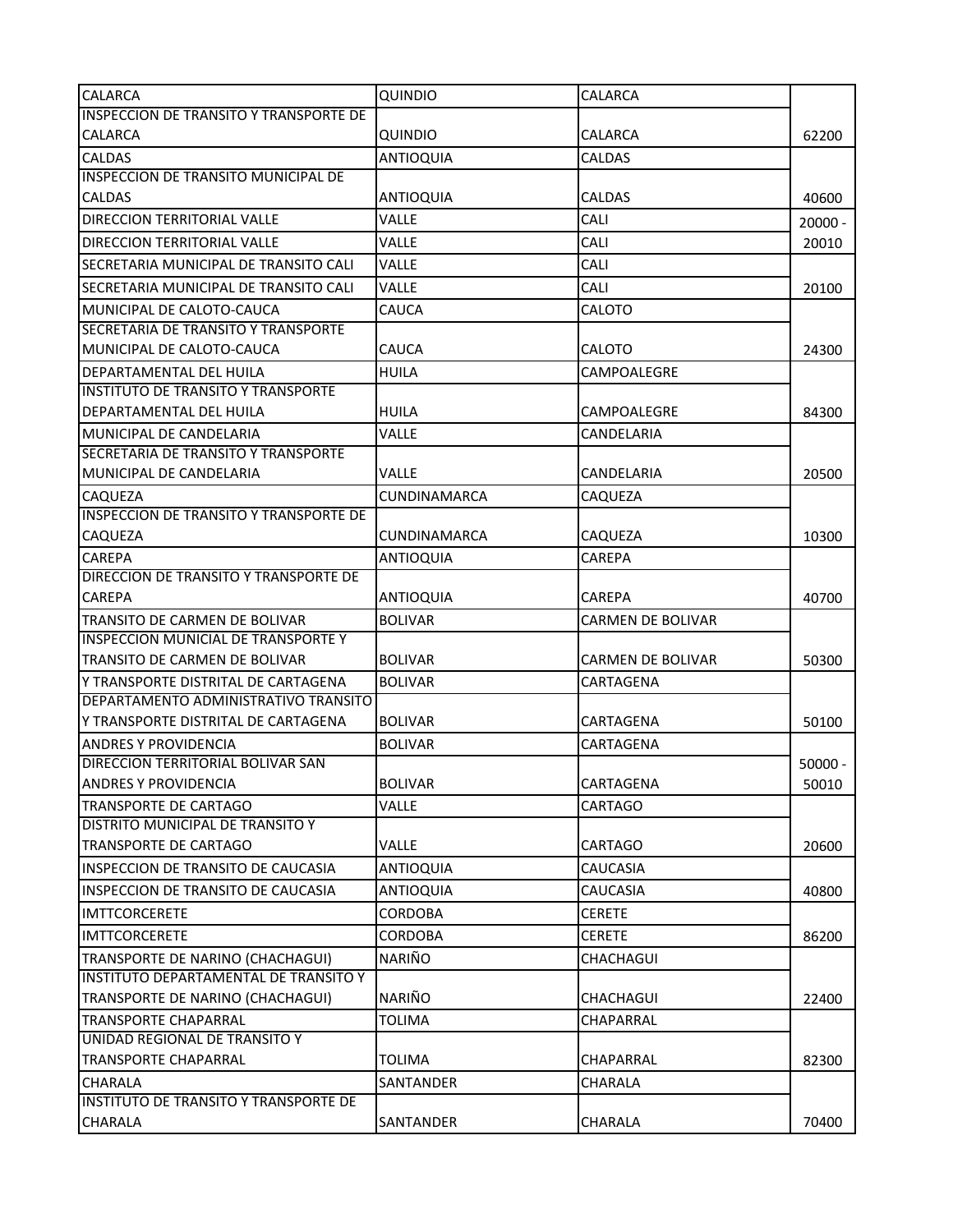| MUNICIPAL DE CHIA                             | <b>CUNDINAMARCA</b>       | <b>CHIA</b>           |         |
|-----------------------------------------------|---------------------------|-----------------------|---------|
| SECRETARIA DE TRANSITO Y TRANSPORTE           |                           |                       |         |
| MUNICIPAL DE CHIA                             | CUNDINAMARCA              | <b>CHIA</b>           | 10400   |
| <b>TRANSPORTE DE CHINCHINA</b>                | <b>CALDAS</b>             | <b>CHINCHINA</b>      |         |
| SECRETARIA MUNICIPAL DE TRANSITO Y            |                           |                       | 60500   |
| TRANSPORTE DE CHINCHINA                       | <b>CALDAS</b>             | <b>CHINCHINA</b>      |         |
| Y TRANSPORTE DE CORDOBA SEDE CHINU            | <b>CORDOBA</b>            | <b>CHINU</b>          |         |
| SECRETARIA DEPARTAMENTAL DE TRANSITO          |                           |                       |         |
| Y TRANSPORTE DE CORDOBA SEDE CHINU            | CORDOBA                   | <b>CHINU</b>          | 44200   |
| TRANSPORTE DE CHIQUINQUIRA                    | <b>BOYACA</b>             | <b>CHIQUINQUIRA</b>   |         |
| SECRETARIA MUNICIPAL DE TRANSITO Y            |                           |                       |         |
| TRANSPORTE DE CHIQUINQUIRA                    | <b>BOYACA</b>             | <b>CHIQUINQUIRA</b>   | 80300   |
| C/MARCA (CHOCONTA)                            | <b>CUNDINAMARCA</b>       | <b>CHOCONTA</b>       |         |
| SECRETARIA DE TRANSITO Y TRANSPORTE DE        |                           |                       |         |
| C/MARCA (CHOCONTA)                            | <b>CUNDINAMARCA</b>       | <b>CHOCONTA</b>       | 10500   |
| MUNICIPAL DE CIENAGA                          | MAGDALENA                 | CIENAGA               |         |
| <b>INSTITUTO DE TRANSITO Y TRANSPORTE</b>     |                           |                       |         |
| MUNICIPAL DE CIENAGA                          | MAGDALENA                 | CIENAGA               | 52300   |
| <b>DEL QUINDIO</b>                            | QUINDIO                   | <b>CIRCASIA</b>       |         |
| INSTITUTO DEPARTAMENTAL DE TRANSITO           |                           |                       |         |
| <b>DEL QUINDIO</b>                            | QUINDIO                   | <b>CIRCASIA</b>       | 62300   |
| CIUDAD BOLIVAR                                | <b>ANTIOQUIA</b>          | <b>CIUDAD BOLIVAR</b> |         |
| INSPECCION MUNICIPAL DE TRANSITO DE           |                           |                       |         |
| <b>CIUDAD BOLIVAR</b>                         | <b>ANTIOQUIA</b>          | CIUDAD BOLIVAR        | 41000   |
| <b>BOLIVAR EN CLEMENCIA</b>                   | <b>BOLIVAR</b>            | <b>CLEMENCIA</b>      |         |
| SEDE OPERATIVA DEL DEPARTAMENTAL DE           |                           |                       |         |
| <b>BOLIVAR EN CLEMENCIA</b>                   | <b>BOLIVAR</b>            | <b>CLEMENCIA</b>      | 41800   |
| MUNICIPAL AGUSTIN CODAZZI                     | <b>CESAR</b>              | <b>CODAZZI</b>        |         |
| SECRETARIA DE TRANSPORTES Y TRANSITO          |                           |                       |         |
| MUNICIPAL AGUSTIN CODAZZI                     | <b>CESAR</b>              | CODAZZI               | 53400   |
| ITBOY - DISTRITO DE TRANSITO Nº1 COMBITA      | <b>BOYACA</b>             | <b>COMBITA</b>        |         |
| ITBOY - DISTRITO DE TRANSITO No1 COMBITA      | <b>BOYACA</b>             | <b>COMBITA</b>        | 80400   |
| <b>CONVENCION</b>                             | <b>NORTE DE SANTANDER</b> | CONVENCION            |         |
| <b>INSPECCION DE TRANSITO Y TRANSPORTE DE</b> |                           |                       |         |
| <b>CONVENCION</b>                             | <b>NORTE DE SANTANDER</b> | <b>CONVENCION</b>     | 72200   |
| <b>COPACABANA</b>                             | <b>ANTIOQUIA</b>          | COPACABANA            |         |
| SECRETARIA DE TRANSPORTES Y TRANSITO DE       |                           |                       |         |
| <b>COPACABANA</b>                             | <b>ANTIOQUIA</b>          | COPACABANA            | 41100   |
| <b>COROZAL</b>                                | <b>SUCRE</b>              | COROZAL               |         |
| <b>INSPECCION DE TRANSITO Y TRANSPORTE DE</b> |                           |                       |         |
| COROZAL                                       | <b>SUCRE</b>              | COROZAL               | 54200   |
| C/MARCA (COTA)                                | <b>CUNDINAMARCA</b>       | <b>COTA</b>           |         |
| SECRETARIA DE TRANSITO Y TRANSPORTE DE        |                           |                       |         |
| C/MARCA (COTA)                                | <b>CUNDINAMARCA</b>       | <b>COTA</b>           | 10600   |
| <b>SANTANDER</b>                              | NORTE DE SANTANDER        | <b>CUCUTA</b>         |         |
| DIRECCION TERRITORIAL NORTE DE                |                           |                       | 72000 - |
| <b>SANTANDER</b>                              | <b>NORTE DE SANTANDER</b> | <b>CUCUTA</b>         | 72007   |
| TRANSITO Y TRANSPORTE MUNICIPAL DE            | <b>NORTE DE SANTANDER</b> | CUCUTA                |         |
| DEPARTAMENTO ADMINISTRATIVO DE                |                           |                       |         |
| TRANSITO Y TRANSPORTE MUNICIPAL DE            |                           |                       |         |
| <b>CUCUTA</b>                                 | NORTE DE SANTANDER        | <b>CUCUTA</b>         | 72100   |
|                                               |                           |                       |         |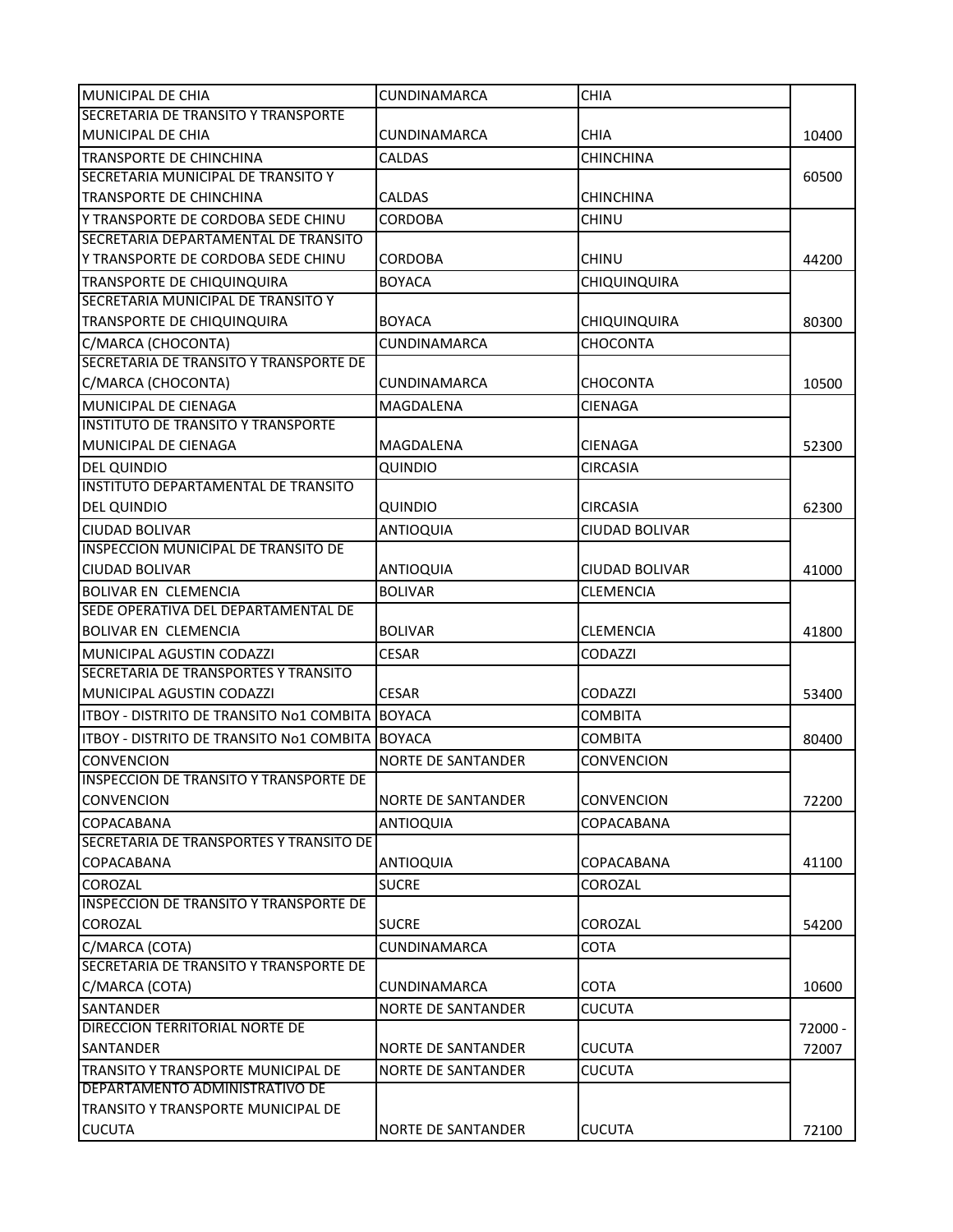| TRANSPORTE DE DOSQUEBRADAS                 | <b>RISARALDA</b>          | <b>DOSQUEBRADAS</b>  |           |
|--------------------------------------------|---------------------------|----------------------|-----------|
| SECRETARIA MUNICIPAL DE TRANSITO Y         |                           |                      |           |
| <b>TRANSPORTE DE DOSQUEBRADAS</b>          | RISARALDA                 | <b>DOSQUEBRADAS</b>  | 63200     |
| (DUITAMA)                                  | <b>BOYACA</b>             | <b>DUITAMA</b>       |           |
| DIRECCION TERRITORIAL BOYACA CASANARE      |                           |                      | $80000 -$ |
| (DUITAMA)                                  | <b>BOYACA</b>             | <b>DUITAMA</b>       | 80005     |
| <b>TRANSPORTE DE DUITAMA</b>               | <b>BOYACA</b>             | <b>DUITAMA</b>       |           |
| SECRETARIA MUNICIPAL DE TRANSITO Y         |                           |                      |           |
| TRANSPORTE DE DUITAMA                      | <b>BOYACA</b>             | <b>DUITAMA</b>       | 80100     |
| TRANSPORTE MUNICIPAL DE BANCO              | <b>MAGDALENA</b>          | <b>EL BANCO</b>      |           |
| SECRETARIA DEL INTERIOR DE TRANSITO Y      |                           |                      |           |
| TRANSPORTE MUNICIAPAL DE BANCO             | MAGDALENA                 | EL BANCO             | 52400     |
| TRANSPORTE EL CERRITO                      | VALLE                     | <b>EL CERRITO</b>    |           |
| SECRETARIA MUNICIPAL DE TRANSITO Y         |                           |                      |           |
| <b>TRANSPORTE EL CERRITO</b>               | <b>VALLE</b>              | <b>EL CERRITO</b>    | 20700     |
| TRANSPORTE DEL CAQUETA (PAUJIL)            | <b>CAQUETA</b>            | <b>EL PAUJIL</b>     |           |
| IINSTITUTO DEPARTAMENTAL DE TRANSITO Y     |                           |                      | 85800     |
| TRANSPORTE DEL CAQUETA (PAUJIL)            | CAQUETA                   | <b>EL PAUJIL</b>     |           |
| C/MARCA (EL ROSAL)                         | <b>CUNDINAMARCA</b>       | <b>EL ROSAL</b>      |           |
| SECRETARIA DE TRANSITO Y TRANSPORTE DE     |                           |                      |           |
| C/MARCA (EL ROSAL)                         | CUNDINAMARCA              | <b>EL ROSAL</b>      | 10700     |
| MUNICIPAL DE EL TAMBO                      | CAUCA                     | <b>EL TAMBO</b>      |           |
| <b>SECRETARIA DE TRANSITO Y TRANSPORTE</b> |                           |                      |           |
| MUNICIPAL DE EL TAMBO                      | <b>CAUCA</b>              | EL TAMBO             | 24400     |
| DEPARTAMENTAL DE NORTE DE SANTANDER        | <b>NORTE DE SANTANDER</b> | <b>EL ZULIA</b>      |           |
| DIRECCION OPERATIVA DE TRANSITO            |                           |                      |           |
| DEPARTAMENTAL DE NORTE DE SANTANDER        | <b>NORTE DE SANTANDER</b> | EL ZULIA             | 72300     |
| <b>ENVIGADO</b>                            | <b>ANTIOQUIA</b>          | <b>ENVIGADO</b>      |           |
| SECRETARIA DE TRANSPORTE Y TRANSITO DE     |                           |                      |           |
| <b>ENVIGADO</b>                            | <b>ANTIOQUIA</b>          | <b>ENVIGADO</b>      | 41200     |
| TRANSPORTE ESPINAL                         | TOLIMA                    | <b>ESPINAL</b>       |           |
| SECRETARIA MUNICIPAL DE TRANSITO Y         |                           |                      |           |
| <b>TRANSPORTE ESPINAL</b>                  | <b>TOLIMA</b>             | <b>ESPINAL</b>       | 82400     |
| <b>FACATATIVA</b>                          | CUNDINAMARCA              | <b>FACATATIVA</b>    |           |
| SECRETARIO DE TRANSITO MUNICIPAL DE        |                           |                      |           |
| FACATATIVA                                 | <b>CUNDINAMARCA</b>       | <b>FACATATIVA</b>    | 10800     |
| MUNICIPAL DE FLORENCIA                     | <b>CAQUETA</b>            | <b>FLORENCIA</b>     |           |
| SECRETARIA DE TRANSITO Y TRANSPORTE        |                           |                      |           |
| MUNICIPAL DE FLORENCIA                     | <b>CAQUETA</b>            | <b>FLORENCIA</b>     | 86000     |
| <b>FLORIDA</b>                             | VALLE                     | <b>FLORIDA</b>       |           |
| SECRETARIA DE TRANSITO Y TRANSPORTE DE     |                           |                      |           |
| <b>FLORIDA</b>                             | <b>VALLE</b>              | <b>FLORIDA</b>       | 20800     |
| FLORIDABLANCA                              | SANTANDER                 | <b>FLORIDABLANCA</b> |           |
| DIRECCION DE TRANSITO Y TRANSPORTE DE      |                           |                      |           |
| <b>FLORIDABLANCA</b>                       | SANTANDER                 | <b>FLORIDABLANCA</b> | 70500     |
| MUNICIPAL DE FRESNO                        | <b>TOLIMA</b>             | <b>FRESNO</b>        |           |
| SECRETARIA DE TRANSITO Y TRANSPORTE        |                           |                      |           |
| MUNICIPAL DE FRESNO                        | <b>TOLIMA</b>             | <b>FRESNO</b>        | 82500     |
| SECRETARIA DE TRANSPORTE Y TRANSITO DEL    |                           |                      |           |
| MUNICIPIO DE FRONTINO                      | <b>ANTIOQUIA</b>          | <b>FRONTINO</b>      |           |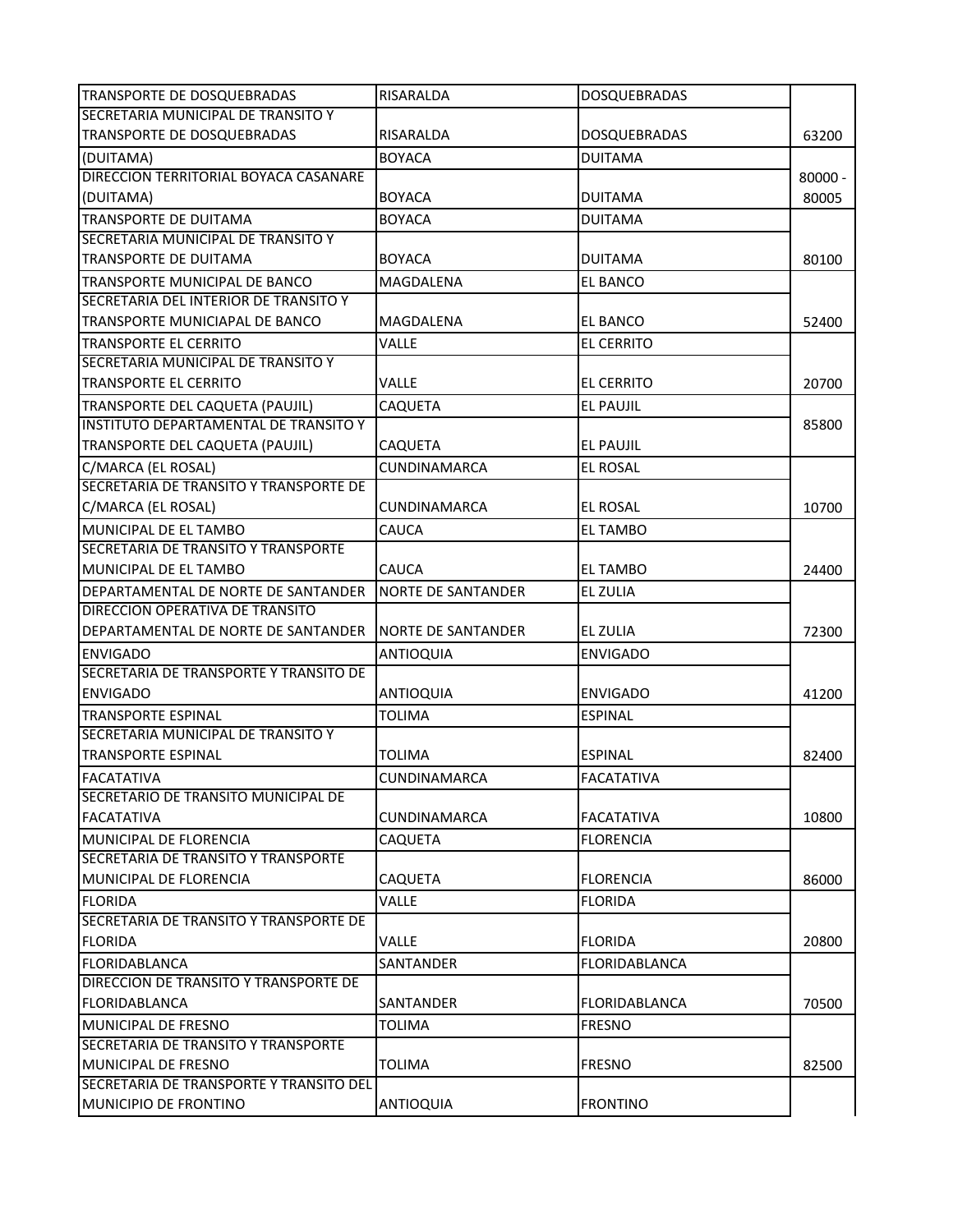| MUNICIPIO DE FRONTINO<br><b>FRONTINO</b><br>41300<br>ANTIOQUIA<br><b>TRANSPORTE DE FUNDACION</b><br>MAGDALENA<br><b>FUNDACION</b><br>INSTITUTO MUNICIPAL DE TRANSITO Y<br><b>TRANSPORTE DE FUNDACION</b><br>MAGDALENA<br><b>FUNDACION</b><br>52500<br><b>FUSAGASUGA</b><br>CUNDINAMARCA<br><b>FUSAGASUGA</b><br>SECRETARIA DE TRANSITO Y TRANSPORTE DE<br><b>FUSAGASUGA</b><br><b>FUSAGASUGA</b><br>CUNDINAMARCA<br>10900<br><b>ATLANTICO</b><br><b>GALAPA</b><br>TRANSPORTE DE GALAPA<br>SECRETARIA MUNICIPAL DE TRANSITO Y<br>TRANSPORTE DE GALAPA<br><b>ATLANTICO</b><br><b>GALAPA</b><br>51200<br><b>GARAGOA</b><br><b>BOYACA</b><br><b>GARAGOA</b><br>SECRETARIA DE TRANSITO Y TRANSPORTE DE<br><b>GARAGOA</b><br><b>BOYACA</b><br><b>GARAGOA</b><br>80500<br><b>HUILA</b><br><b>GARZON</b><br>TRANSPORTE DE GARZON<br>SECRETARIA MUNICIPAL DE TRANSITO Y<br><b>TRANSPORTE DE GARZON</b><br><b>HUILA</b><br>GARZON<br>84400<br>MUNICIPAL DE GIRARDOT<br><b>CUNDINAMARCA</b><br><b>GIRARDOT</b><br>SECRETARIA DE TRANSITO Y TRANSPORTE<br>MUNICIPAL DE GIRARDOT<br>GIRARDOT<br>CUNDINAMARCA<br>11000<br><b>ANTIOQUIA</b><br><b>GIRARDOTA</b><br>GIRARDOTA<br>SECRETARIA DE TRANSPORTE Y TRANSITO DE<br><b>GIRARDOTA</b><br><b>GIRARDOTA</b><br><b>ANTIOQUIA</b><br>41400<br><b>TRANSPORTE DE GIRON</b><br><b>SANTANDER</b><br><b>GIRON</b><br>SECRETARIA MUNICIPAL DE TRANSITO Y<br><b>GIRON</b><br><b>TRANSPORTE DE GIRON</b><br><b>SANTANDER</b><br>70600<br><b>META</b><br>GRANADA<br><b>GRANADA</b><br>SECRETARIA MUNICIPAL DE TRANSITO DE<br>GRANADA<br>META<br><b>GRANADA</b><br>85300<br>VALLE<br><b>MUNICIPAL DE GUACARI</b><br><b>GUACARI</b><br>SECRETARIA DE TRANSITO Y TRANSPORTE<br>MUNICIPAL DE GUACARI<br>VALLE<br><b>GUACARI</b><br>20900<br><b>NARIÑO</b><br>TRANSPORTE DE NARINO (GUACHUCAL)<br><b>GUACHUCAL</b><br>INSTITUTO DEPARTAMENTAL DE TRANSITO Y<br><b>NARIÑO</b><br>TRANSPORTE DE NARINO (GUACHUCAL)<br><b>GUACHUCAL</b><br>22500<br><b>GUADALAJARA DE BUGA</b><br><b>VALLE</b><br><b>GUADALAJARA DE BUGA</b><br>SECRETARIA DE TRANSITO Y TRANSPORTE DE<br>VALLE<br><b>GUADALAJARA DE BUGA</b><br><b>GUADALAJARA DE BUGA</b><br>21900<br><b>META</b><br>TRANSPORTE DEL META - SEDE OPERATIVA<br><b>GUAMAL</b><br><b>INSTITUTO DEPARTAMENTAL DE TRANSITO Y</b><br>TRANSPORTE DEL META - SEDE OPERATIVA<br><b>META</b><br><b>GUAMAL</b><br><b>GUAMAL</b><br>85400<br><b>TRANSPORTE GUAMO</b><br>TOLIMA<br><b>GUAMO</b><br>UNIDAD REGIONAL DE TRANSITO Y<br><b>TRANSPORTE GUAMO</b><br>TOLIMA<br><b>GUAMO</b><br>82600<br>DE ANTIOQUIA - SO GUARNE<br><b>ANTIOQUIA</b><br><b>GUARNE</b><br>DIRECCION DE TRANSITO DEPARTAMENTAL<br>DE ANTIOQUIA - SO GUARNE<br><b>ANTIOQUIA</b><br><b>GUARNE</b><br>41500<br><b>GUATEQUE</b><br><b>BOYACA</b><br><b>GUATEQUE</b><br>ITBOY - DISTRITO DE TRANSITO No6 -<br><b>GUATEQUE</b><br><b>BOYACA</b><br><b>GUATEQUE</b><br>80600 | SECRETARIA DE TRANSPORTE Y TRANSITO DEL I |  |  |
|----------------------------------------------------------------------------------------------------------------------------------------------------------------------------------------------------------------------------------------------------------------------------------------------------------------------------------------------------------------------------------------------------------------------------------------------------------------------------------------------------------------------------------------------------------------------------------------------------------------------------------------------------------------------------------------------------------------------------------------------------------------------------------------------------------------------------------------------------------------------------------------------------------------------------------------------------------------------------------------------------------------------------------------------------------------------------------------------------------------------------------------------------------------------------------------------------------------------------------------------------------------------------------------------------------------------------------------------------------------------------------------------------------------------------------------------------------------------------------------------------------------------------------------------------------------------------------------------------------------------------------------------------------------------------------------------------------------------------------------------------------------------------------------------------------------------------------------------------------------------------------------------------------------------------------------------------------------------------------------------------------------------------------------------------------------------------------------------------------------------------------------------------------------------------------------------------------------------------------------------------------------------------------------------------------------------------------------------------------------------------------------------------------------------------------------------------------------------------------------------------------------------------------------------------------------------------------------------------------------------------------------------------------------------------------------------------------------------------------------------------------------------------------------------------------------------------------------------------------------------------------------------------|-------------------------------------------|--|--|
|                                                                                                                                                                                                                                                                                                                                                                                                                                                                                                                                                                                                                                                                                                                                                                                                                                                                                                                                                                                                                                                                                                                                                                                                                                                                                                                                                                                                                                                                                                                                                                                                                                                                                                                                                                                                                                                                                                                                                                                                                                                                                                                                                                                                                                                                                                                                                                                                                                                                                                                                                                                                                                                                                                                                                                                                                                                                                                    |                                           |  |  |
|                                                                                                                                                                                                                                                                                                                                                                                                                                                                                                                                                                                                                                                                                                                                                                                                                                                                                                                                                                                                                                                                                                                                                                                                                                                                                                                                                                                                                                                                                                                                                                                                                                                                                                                                                                                                                                                                                                                                                                                                                                                                                                                                                                                                                                                                                                                                                                                                                                                                                                                                                                                                                                                                                                                                                                                                                                                                                                    |                                           |  |  |
|                                                                                                                                                                                                                                                                                                                                                                                                                                                                                                                                                                                                                                                                                                                                                                                                                                                                                                                                                                                                                                                                                                                                                                                                                                                                                                                                                                                                                                                                                                                                                                                                                                                                                                                                                                                                                                                                                                                                                                                                                                                                                                                                                                                                                                                                                                                                                                                                                                                                                                                                                                                                                                                                                                                                                                                                                                                                                                    |                                           |  |  |
|                                                                                                                                                                                                                                                                                                                                                                                                                                                                                                                                                                                                                                                                                                                                                                                                                                                                                                                                                                                                                                                                                                                                                                                                                                                                                                                                                                                                                                                                                                                                                                                                                                                                                                                                                                                                                                                                                                                                                                                                                                                                                                                                                                                                                                                                                                                                                                                                                                                                                                                                                                                                                                                                                                                                                                                                                                                                                                    |                                           |  |  |
|                                                                                                                                                                                                                                                                                                                                                                                                                                                                                                                                                                                                                                                                                                                                                                                                                                                                                                                                                                                                                                                                                                                                                                                                                                                                                                                                                                                                                                                                                                                                                                                                                                                                                                                                                                                                                                                                                                                                                                                                                                                                                                                                                                                                                                                                                                                                                                                                                                                                                                                                                                                                                                                                                                                                                                                                                                                                                                    |                                           |  |  |
|                                                                                                                                                                                                                                                                                                                                                                                                                                                                                                                                                                                                                                                                                                                                                                                                                                                                                                                                                                                                                                                                                                                                                                                                                                                                                                                                                                                                                                                                                                                                                                                                                                                                                                                                                                                                                                                                                                                                                                                                                                                                                                                                                                                                                                                                                                                                                                                                                                                                                                                                                                                                                                                                                                                                                                                                                                                                                                    |                                           |  |  |
|                                                                                                                                                                                                                                                                                                                                                                                                                                                                                                                                                                                                                                                                                                                                                                                                                                                                                                                                                                                                                                                                                                                                                                                                                                                                                                                                                                                                                                                                                                                                                                                                                                                                                                                                                                                                                                                                                                                                                                                                                                                                                                                                                                                                                                                                                                                                                                                                                                                                                                                                                                                                                                                                                                                                                                                                                                                                                                    |                                           |  |  |
|                                                                                                                                                                                                                                                                                                                                                                                                                                                                                                                                                                                                                                                                                                                                                                                                                                                                                                                                                                                                                                                                                                                                                                                                                                                                                                                                                                                                                                                                                                                                                                                                                                                                                                                                                                                                                                                                                                                                                                                                                                                                                                                                                                                                                                                                                                                                                                                                                                                                                                                                                                                                                                                                                                                                                                                                                                                                                                    |                                           |  |  |
|                                                                                                                                                                                                                                                                                                                                                                                                                                                                                                                                                                                                                                                                                                                                                                                                                                                                                                                                                                                                                                                                                                                                                                                                                                                                                                                                                                                                                                                                                                                                                                                                                                                                                                                                                                                                                                                                                                                                                                                                                                                                                                                                                                                                                                                                                                                                                                                                                                                                                                                                                                                                                                                                                                                                                                                                                                                                                                    |                                           |  |  |
|                                                                                                                                                                                                                                                                                                                                                                                                                                                                                                                                                                                                                                                                                                                                                                                                                                                                                                                                                                                                                                                                                                                                                                                                                                                                                                                                                                                                                                                                                                                                                                                                                                                                                                                                                                                                                                                                                                                                                                                                                                                                                                                                                                                                                                                                                                                                                                                                                                                                                                                                                                                                                                                                                                                                                                                                                                                                                                    |                                           |  |  |
|                                                                                                                                                                                                                                                                                                                                                                                                                                                                                                                                                                                                                                                                                                                                                                                                                                                                                                                                                                                                                                                                                                                                                                                                                                                                                                                                                                                                                                                                                                                                                                                                                                                                                                                                                                                                                                                                                                                                                                                                                                                                                                                                                                                                                                                                                                                                                                                                                                                                                                                                                                                                                                                                                                                                                                                                                                                                                                    |                                           |  |  |
|                                                                                                                                                                                                                                                                                                                                                                                                                                                                                                                                                                                                                                                                                                                                                                                                                                                                                                                                                                                                                                                                                                                                                                                                                                                                                                                                                                                                                                                                                                                                                                                                                                                                                                                                                                                                                                                                                                                                                                                                                                                                                                                                                                                                                                                                                                                                                                                                                                                                                                                                                                                                                                                                                                                                                                                                                                                                                                    |                                           |  |  |
|                                                                                                                                                                                                                                                                                                                                                                                                                                                                                                                                                                                                                                                                                                                                                                                                                                                                                                                                                                                                                                                                                                                                                                                                                                                                                                                                                                                                                                                                                                                                                                                                                                                                                                                                                                                                                                                                                                                                                                                                                                                                                                                                                                                                                                                                                                                                                                                                                                                                                                                                                                                                                                                                                                                                                                                                                                                                                                    |                                           |  |  |
|                                                                                                                                                                                                                                                                                                                                                                                                                                                                                                                                                                                                                                                                                                                                                                                                                                                                                                                                                                                                                                                                                                                                                                                                                                                                                                                                                                                                                                                                                                                                                                                                                                                                                                                                                                                                                                                                                                                                                                                                                                                                                                                                                                                                                                                                                                                                                                                                                                                                                                                                                                                                                                                                                                                                                                                                                                                                                                    |                                           |  |  |
|                                                                                                                                                                                                                                                                                                                                                                                                                                                                                                                                                                                                                                                                                                                                                                                                                                                                                                                                                                                                                                                                                                                                                                                                                                                                                                                                                                                                                                                                                                                                                                                                                                                                                                                                                                                                                                                                                                                                                                                                                                                                                                                                                                                                                                                                                                                                                                                                                                                                                                                                                                                                                                                                                                                                                                                                                                                                                                    |                                           |  |  |
|                                                                                                                                                                                                                                                                                                                                                                                                                                                                                                                                                                                                                                                                                                                                                                                                                                                                                                                                                                                                                                                                                                                                                                                                                                                                                                                                                                                                                                                                                                                                                                                                                                                                                                                                                                                                                                                                                                                                                                                                                                                                                                                                                                                                                                                                                                                                                                                                                                                                                                                                                                                                                                                                                                                                                                                                                                                                                                    |                                           |  |  |
|                                                                                                                                                                                                                                                                                                                                                                                                                                                                                                                                                                                                                                                                                                                                                                                                                                                                                                                                                                                                                                                                                                                                                                                                                                                                                                                                                                                                                                                                                                                                                                                                                                                                                                                                                                                                                                                                                                                                                                                                                                                                                                                                                                                                                                                                                                                                                                                                                                                                                                                                                                                                                                                                                                                                                                                                                                                                                                    |                                           |  |  |
|                                                                                                                                                                                                                                                                                                                                                                                                                                                                                                                                                                                                                                                                                                                                                                                                                                                                                                                                                                                                                                                                                                                                                                                                                                                                                                                                                                                                                                                                                                                                                                                                                                                                                                                                                                                                                                                                                                                                                                                                                                                                                                                                                                                                                                                                                                                                                                                                                                                                                                                                                                                                                                                                                                                                                                                                                                                                                                    |                                           |  |  |
|                                                                                                                                                                                                                                                                                                                                                                                                                                                                                                                                                                                                                                                                                                                                                                                                                                                                                                                                                                                                                                                                                                                                                                                                                                                                                                                                                                                                                                                                                                                                                                                                                                                                                                                                                                                                                                                                                                                                                                                                                                                                                                                                                                                                                                                                                                                                                                                                                                                                                                                                                                                                                                                                                                                                                                                                                                                                                                    |                                           |  |  |
|                                                                                                                                                                                                                                                                                                                                                                                                                                                                                                                                                                                                                                                                                                                                                                                                                                                                                                                                                                                                                                                                                                                                                                                                                                                                                                                                                                                                                                                                                                                                                                                                                                                                                                                                                                                                                                                                                                                                                                                                                                                                                                                                                                                                                                                                                                                                                                                                                                                                                                                                                                                                                                                                                                                                                                                                                                                                                                    |                                           |  |  |
|                                                                                                                                                                                                                                                                                                                                                                                                                                                                                                                                                                                                                                                                                                                                                                                                                                                                                                                                                                                                                                                                                                                                                                                                                                                                                                                                                                                                                                                                                                                                                                                                                                                                                                                                                                                                                                                                                                                                                                                                                                                                                                                                                                                                                                                                                                                                                                                                                                                                                                                                                                                                                                                                                                                                                                                                                                                                                                    |                                           |  |  |
|                                                                                                                                                                                                                                                                                                                                                                                                                                                                                                                                                                                                                                                                                                                                                                                                                                                                                                                                                                                                                                                                                                                                                                                                                                                                                                                                                                                                                                                                                                                                                                                                                                                                                                                                                                                                                                                                                                                                                                                                                                                                                                                                                                                                                                                                                                                                                                                                                                                                                                                                                                                                                                                                                                                                                                                                                                                                                                    |                                           |  |  |
|                                                                                                                                                                                                                                                                                                                                                                                                                                                                                                                                                                                                                                                                                                                                                                                                                                                                                                                                                                                                                                                                                                                                                                                                                                                                                                                                                                                                                                                                                                                                                                                                                                                                                                                                                                                                                                                                                                                                                                                                                                                                                                                                                                                                                                                                                                                                                                                                                                                                                                                                                                                                                                                                                                                                                                                                                                                                                                    |                                           |  |  |
|                                                                                                                                                                                                                                                                                                                                                                                                                                                                                                                                                                                                                                                                                                                                                                                                                                                                                                                                                                                                                                                                                                                                                                                                                                                                                                                                                                                                                                                                                                                                                                                                                                                                                                                                                                                                                                                                                                                                                                                                                                                                                                                                                                                                                                                                                                                                                                                                                                                                                                                                                                                                                                                                                                                                                                                                                                                                                                    |                                           |  |  |
|                                                                                                                                                                                                                                                                                                                                                                                                                                                                                                                                                                                                                                                                                                                                                                                                                                                                                                                                                                                                                                                                                                                                                                                                                                                                                                                                                                                                                                                                                                                                                                                                                                                                                                                                                                                                                                                                                                                                                                                                                                                                                                                                                                                                                                                                                                                                                                                                                                                                                                                                                                                                                                                                                                                                                                                                                                                                                                    |                                           |  |  |
|                                                                                                                                                                                                                                                                                                                                                                                                                                                                                                                                                                                                                                                                                                                                                                                                                                                                                                                                                                                                                                                                                                                                                                                                                                                                                                                                                                                                                                                                                                                                                                                                                                                                                                                                                                                                                                                                                                                                                                                                                                                                                                                                                                                                                                                                                                                                                                                                                                                                                                                                                                                                                                                                                                                                                                                                                                                                                                    |                                           |  |  |
|                                                                                                                                                                                                                                                                                                                                                                                                                                                                                                                                                                                                                                                                                                                                                                                                                                                                                                                                                                                                                                                                                                                                                                                                                                                                                                                                                                                                                                                                                                                                                                                                                                                                                                                                                                                                                                                                                                                                                                                                                                                                                                                                                                                                                                                                                                                                                                                                                                                                                                                                                                                                                                                                                                                                                                                                                                                                                                    |                                           |  |  |
|                                                                                                                                                                                                                                                                                                                                                                                                                                                                                                                                                                                                                                                                                                                                                                                                                                                                                                                                                                                                                                                                                                                                                                                                                                                                                                                                                                                                                                                                                                                                                                                                                                                                                                                                                                                                                                                                                                                                                                                                                                                                                                                                                                                                                                                                                                                                                                                                                                                                                                                                                                                                                                                                                                                                                                                                                                                                                                    |                                           |  |  |
|                                                                                                                                                                                                                                                                                                                                                                                                                                                                                                                                                                                                                                                                                                                                                                                                                                                                                                                                                                                                                                                                                                                                                                                                                                                                                                                                                                                                                                                                                                                                                                                                                                                                                                                                                                                                                                                                                                                                                                                                                                                                                                                                                                                                                                                                                                                                                                                                                                                                                                                                                                                                                                                                                                                                                                                                                                                                                                    |                                           |  |  |
|                                                                                                                                                                                                                                                                                                                                                                                                                                                                                                                                                                                                                                                                                                                                                                                                                                                                                                                                                                                                                                                                                                                                                                                                                                                                                                                                                                                                                                                                                                                                                                                                                                                                                                                                                                                                                                                                                                                                                                                                                                                                                                                                                                                                                                                                                                                                                                                                                                                                                                                                                                                                                                                                                                                                                                                                                                                                                                    |                                           |  |  |
|                                                                                                                                                                                                                                                                                                                                                                                                                                                                                                                                                                                                                                                                                                                                                                                                                                                                                                                                                                                                                                                                                                                                                                                                                                                                                                                                                                                                                                                                                                                                                                                                                                                                                                                                                                                                                                                                                                                                                                                                                                                                                                                                                                                                                                                                                                                                                                                                                                                                                                                                                                                                                                                                                                                                                                                                                                                                                                    |                                           |  |  |
|                                                                                                                                                                                                                                                                                                                                                                                                                                                                                                                                                                                                                                                                                                                                                                                                                                                                                                                                                                                                                                                                                                                                                                                                                                                                                                                                                                                                                                                                                                                                                                                                                                                                                                                                                                                                                                                                                                                                                                                                                                                                                                                                                                                                                                                                                                                                                                                                                                                                                                                                                                                                                                                                                                                                                                                                                                                                                                    |                                           |  |  |
|                                                                                                                                                                                                                                                                                                                                                                                                                                                                                                                                                                                                                                                                                                                                                                                                                                                                                                                                                                                                                                                                                                                                                                                                                                                                                                                                                                                                                                                                                                                                                                                                                                                                                                                                                                                                                                                                                                                                                                                                                                                                                                                                                                                                                                                                                                                                                                                                                                                                                                                                                                                                                                                                                                                                                                                                                                                                                                    |                                           |  |  |
|                                                                                                                                                                                                                                                                                                                                                                                                                                                                                                                                                                                                                                                                                                                                                                                                                                                                                                                                                                                                                                                                                                                                                                                                                                                                                                                                                                                                                                                                                                                                                                                                                                                                                                                                                                                                                                                                                                                                                                                                                                                                                                                                                                                                                                                                                                                                                                                                                                                                                                                                                                                                                                                                                                                                                                                                                                                                                                    |                                           |  |  |
|                                                                                                                                                                                                                                                                                                                                                                                                                                                                                                                                                                                                                                                                                                                                                                                                                                                                                                                                                                                                                                                                                                                                                                                                                                                                                                                                                                                                                                                                                                                                                                                                                                                                                                                                                                                                                                                                                                                                                                                                                                                                                                                                                                                                                                                                                                                                                                                                                                                                                                                                                                                                                                                                                                                                                                                                                                                                                                    |                                           |  |  |
|                                                                                                                                                                                                                                                                                                                                                                                                                                                                                                                                                                                                                                                                                                                                                                                                                                                                                                                                                                                                                                                                                                                                                                                                                                                                                                                                                                                                                                                                                                                                                                                                                                                                                                                                                                                                                                                                                                                                                                                                                                                                                                                                                                                                                                                                                                                                                                                                                                                                                                                                                                                                                                                                                                                                                                                                                                                                                                    |                                           |  |  |
|                                                                                                                                                                                                                                                                                                                                                                                                                                                                                                                                                                                                                                                                                                                                                                                                                                                                                                                                                                                                                                                                                                                                                                                                                                                                                                                                                                                                                                                                                                                                                                                                                                                                                                                                                                                                                                                                                                                                                                                                                                                                                                                                                                                                                                                                                                                                                                                                                                                                                                                                                                                                                                                                                                                                                                                                                                                                                                    |                                           |  |  |
|                                                                                                                                                                                                                                                                                                                                                                                                                                                                                                                                                                                                                                                                                                                                                                                                                                                                                                                                                                                                                                                                                                                                                                                                                                                                                                                                                                                                                                                                                                                                                                                                                                                                                                                                                                                                                                                                                                                                                                                                                                                                                                                                                                                                                                                                                                                                                                                                                                                                                                                                                                                                                                                                                                                                                                                                                                                                                                    |                                           |  |  |
|                                                                                                                                                                                                                                                                                                                                                                                                                                                                                                                                                                                                                                                                                                                                                                                                                                                                                                                                                                                                                                                                                                                                                                                                                                                                                                                                                                                                                                                                                                                                                                                                                                                                                                                                                                                                                                                                                                                                                                                                                                                                                                                                                                                                                                                                                                                                                                                                                                                                                                                                                                                                                                                                                                                                                                                                                                                                                                    |                                           |  |  |
|                                                                                                                                                                                                                                                                                                                                                                                                                                                                                                                                                                                                                                                                                                                                                                                                                                                                                                                                                                                                                                                                                                                                                                                                                                                                                                                                                                                                                                                                                                                                                                                                                                                                                                                                                                                                                                                                                                                                                                                                                                                                                                                                                                                                                                                                                                                                                                                                                                                                                                                                                                                                                                                                                                                                                                                                                                                                                                    |                                           |  |  |
|                                                                                                                                                                                                                                                                                                                                                                                                                                                                                                                                                                                                                                                                                                                                                                                                                                                                                                                                                                                                                                                                                                                                                                                                                                                                                                                                                                                                                                                                                                                                                                                                                                                                                                                                                                                                                                                                                                                                                                                                                                                                                                                                                                                                                                                                                                                                                                                                                                                                                                                                                                                                                                                                                                                                                                                                                                                                                                    |                                           |  |  |
|                                                                                                                                                                                                                                                                                                                                                                                                                                                                                                                                                                                                                                                                                                                                                                                                                                                                                                                                                                                                                                                                                                                                                                                                                                                                                                                                                                                                                                                                                                                                                                                                                                                                                                                                                                                                                                                                                                                                                                                                                                                                                                                                                                                                                                                                                                                                                                                                                                                                                                                                                                                                                                                                                                                                                                                                                                                                                                    |                                           |  |  |
|                                                                                                                                                                                                                                                                                                                                                                                                                                                                                                                                                                                                                                                                                                                                                                                                                                                                                                                                                                                                                                                                                                                                                                                                                                                                                                                                                                                                                                                                                                                                                                                                                                                                                                                                                                                                                                                                                                                                                                                                                                                                                                                                                                                                                                                                                                                                                                                                                                                                                                                                                                                                                                                                                                                                                                                                                                                                                                    |                                           |  |  |
|                                                                                                                                                                                                                                                                                                                                                                                                                                                                                                                                                                                                                                                                                                                                                                                                                                                                                                                                                                                                                                                                                                                                                                                                                                                                                                                                                                                                                                                                                                                                                                                                                                                                                                                                                                                                                                                                                                                                                                                                                                                                                                                                                                                                                                                                                                                                                                                                                                                                                                                                                                                                                                                                                                                                                                                                                                                                                                    |                                           |  |  |
|                                                                                                                                                                                                                                                                                                                                                                                                                                                                                                                                                                                                                                                                                                                                                                                                                                                                                                                                                                                                                                                                                                                                                                                                                                                                                                                                                                                                                                                                                                                                                                                                                                                                                                                                                                                                                                                                                                                                                                                                                                                                                                                                                                                                                                                                                                                                                                                                                                                                                                                                                                                                                                                                                                                                                                                                                                                                                                    |                                           |  |  |
|                                                                                                                                                                                                                                                                                                                                                                                                                                                                                                                                                                                                                                                                                                                                                                                                                                                                                                                                                                                                                                                                                                                                                                                                                                                                                                                                                                                                                                                                                                                                                                                                                                                                                                                                                                                                                                                                                                                                                                                                                                                                                                                                                                                                                                                                                                                                                                                                                                                                                                                                                                                                                                                                                                                                                                                                                                                                                                    |                                           |  |  |
|                                                                                                                                                                                                                                                                                                                                                                                                                                                                                                                                                                                                                                                                                                                                                                                                                                                                                                                                                                                                                                                                                                                                                                                                                                                                                                                                                                                                                                                                                                                                                                                                                                                                                                                                                                                                                                                                                                                                                                                                                                                                                                                                                                                                                                                                                                                                                                                                                                                                                                                                                                                                                                                                                                                                                                                                                                                                                                    |                                           |  |  |
|                                                                                                                                                                                                                                                                                                                                                                                                                                                                                                                                                                                                                                                                                                                                                                                                                                                                                                                                                                                                                                                                                                                                                                                                                                                                                                                                                                                                                                                                                                                                                                                                                                                                                                                                                                                                                                                                                                                                                                                                                                                                                                                                                                                                                                                                                                                                                                                                                                                                                                                                                                                                                                                                                                                                                                                                                                                                                                    |                                           |  |  |
|                                                                                                                                                                                                                                                                                                                                                                                                                                                                                                                                                                                                                                                                                                                                                                                                                                                                                                                                                                                                                                                                                                                                                                                                                                                                                                                                                                                                                                                                                                                                                                                                                                                                                                                                                                                                                                                                                                                                                                                                                                                                                                                                                                                                                                                                                                                                                                                                                                                                                                                                                                                                                                                                                                                                                                                                                                                                                                    |                                           |  |  |
|                                                                                                                                                                                                                                                                                                                                                                                                                                                                                                                                                                                                                                                                                                                                                                                                                                                                                                                                                                                                                                                                                                                                                                                                                                                                                                                                                                                                                                                                                                                                                                                                                                                                                                                                                                                                                                                                                                                                                                                                                                                                                                                                                                                                                                                                                                                                                                                                                                                                                                                                                                                                                                                                                                                                                                                                                                                                                                    |                                           |  |  |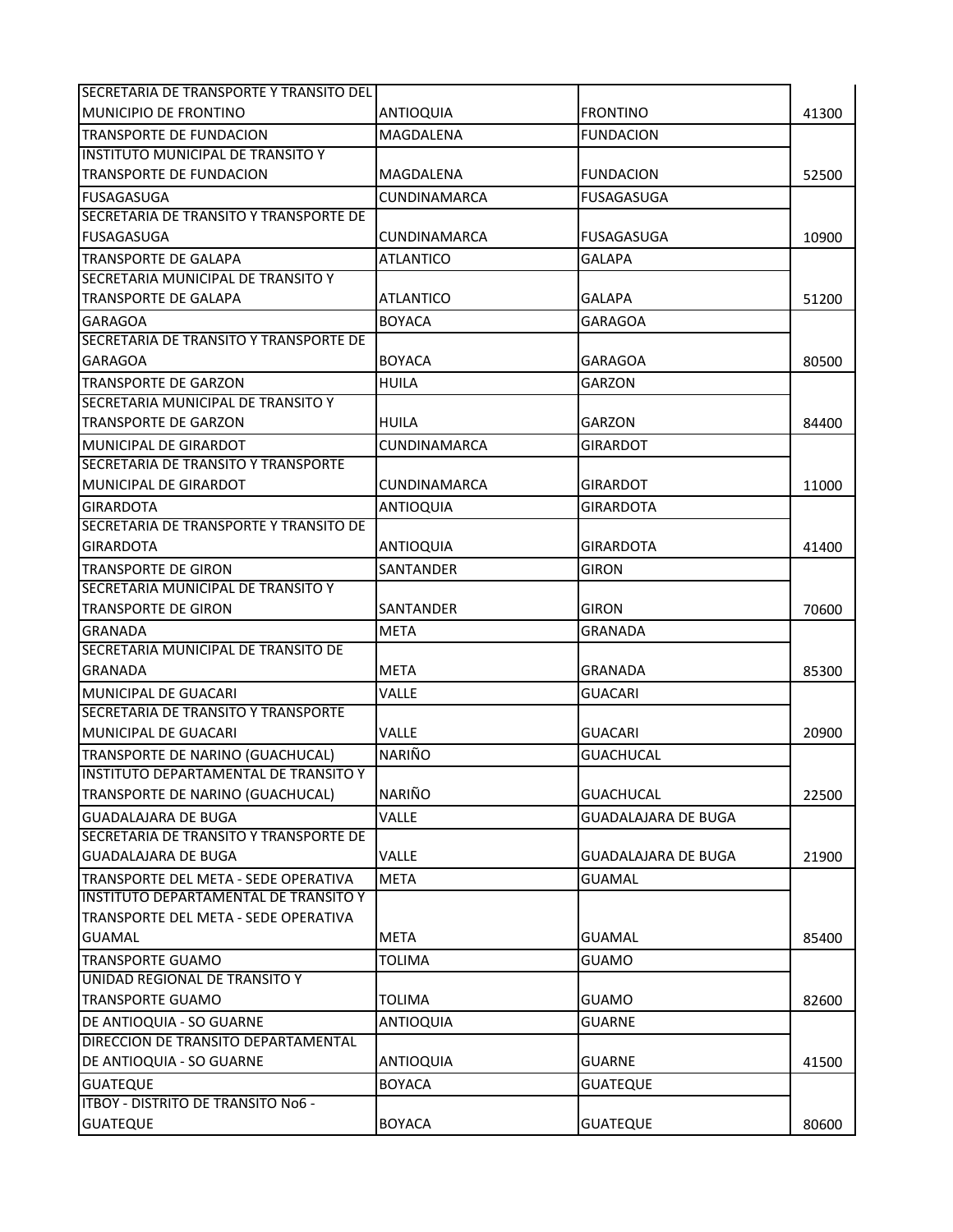| TRANSITO Y TRANSPORTE - SEDE OPERATIVA                                | <b>GUAJIRA</b>   | <b>HATONUEVO</b> |           |
|-----------------------------------------------------------------------|------------------|------------------|-----------|
| DEPARTAMENTO ADMINISTRATIVO DE                                        |                  |                  |           |
| TRANSITO Y TRANSPORTE - SEDE OPERATIVA                                |                  |                  |           |
| <b>HATONUEVO</b>                                                      | GUAJIRA          | <b>HATONUEVO</b> | 55200     |
| <b>TRANSPORTE DE HONDA</b>                                            | <b>TOLIMA</b>    | <b>HONDA</b>     |           |
| SECRETARIA MUNICIPAL DE TRANSITO Y                                    |                  |                  |           |
| <b>TRANSPORTE DE HONDA</b>                                            | TOLIMA           | <b>HONDA</b>     | 82700     |
| TRANSPORTE DE IBAGUE                                                  | <b>TOLIMA</b>    | <b>IBAGUE</b>    |           |
| SECRETARIA MUNICIPAL DE TRANSITO Y<br><b>TRANSPORTE DE IBAGUE</b>     | <b>TOLIMA</b>    | <b>IBAGUE</b>    | 83400     |
|                                                                       |                  |                  |           |
| DIRECCION TERRITORIAL TOLIMA                                          | <b>TOLIMA</b>    | <b>IBAGUE</b>    | $82000 -$ |
| DIRECCION TERRITORIAL TOLIMA                                          | TOLIMA           | <b>IBAGUE</b>    | 82008     |
| TRANSPORTE DE NARINO (IMUES)                                          | <b>NARIÑO</b>    | <b>IMUES</b>     |           |
| INSTITUTO DEPARTAMENTAL DE TRANSITO Y                                 |                  |                  |           |
| TRANSPORTE DE NARINO (IMUES)                                          | <b>NARIÑO</b>    | <b>IMUES</b>     | 22600     |
| <b>MUNICIPAL DE IPIALES</b>                                           | <b>NARIÑO</b>    | <b>IPIALES</b>   |           |
| SECRETARIA DE TRANSITO Y TRANSPORTE<br><b>MUNICIPAL DE IPIALES</b>    | <b>NARIÑO</b>    |                  |           |
|                                                                       |                  | <b>IPIALES</b>   | 22700     |
| SECRETARIA DE TRANSITO ITSMINA                                        | CHOCO            | <b>ISTMINA</b>   |           |
| SECRETARIA DE TRANSITO ITSMINA                                        | <b>CHOCO</b>     | <b>ISTMINA</b>   | 92000     |
| <b>ITAGUI</b>                                                         | <b>ANTIOQUIA</b> | <b>ITAGUI</b>    |           |
| SECRETARIA DE TRANSPORTE Y TRANSITO DE                                |                  |                  |           |
| <b>ITAGUI</b>                                                         | <b>ANTIOQUIA</b> | <b>ITAGUI</b>    | 41600     |
| MUNICIPAL DE JAMUNDI                                                  | VALLE            | <b>JAMUNDI</b>   |           |
| SECRETARIA DE TRANSITO Y TRANSPORTE                                   |                  |                  |           |
| MUNICIPAL DE JAMUNDI                                                  | VALLE            | <b>JAMUNDI</b>   | 21000     |
| TRANSPORTE DE CORDOBA SEDE LA<br>SECREATARIA DEPARTAMENTAL TRANSITO Y | <b>CORDOBA</b>   | LA APARTADA      |           |
| TRANSPORTE DE CORDOBA SEDE LA                                         | CORDOBA          | LA APARTADA      |           |
|                                                                       | CUNDINAMARCA     | LA CALERA        | 44300     |
| C/MARCA (LA CALERA)<br>SECRETARIA DE TRANSITO Y TRANSPORTE DE         |                  |                  |           |
| C/MARCA (LA CALERA)                                                   | CUNDINAMARCA     | LA CALERA        | 11100     |
| <b>CEJA</b>                                                           | <b>ANTIOQUIA</b> | LA CEJA          |           |
| INSPECCION DE TRANSITO MUNICIPAL DE LA                                |                  |                  |           |
| <b>CEJA</b>                                                           | <b>ANTIOQUIA</b> | LA CEJA          | 41700     |
| <b>LA DORADA</b>                                                      | <b>CALDAS</b>    | LA DORADA        |           |
| <b>INSPECCION DE TRANSITO Y TRANSPORTE DE</b>                         |                  |                  |           |
| LA DORADA                                                             | <b>CALDAS</b>    | LA DORADA        | 60600     |
| MUNICIPAL DE LA PAZ                                                   | <b>CESAR</b>     | LA PAZ (ROBLES)  |           |
| SECRETARIA DE TRANSITO Y TRANSPORTE                                   |                  |                  |           |
| MUNICIPAL DE LA PAZ                                                   | <b>CESAR</b>     | LA PAZ (ROBLES)  | 53500     |
| <b>TRANSPORTE DE LA PLATA</b>                                         | <b>HUILA</b>     | LA PLATA         |           |
| SECRETARIA MUNICIPAL DE TRANSITO Y                                    |                  |                  |           |
| TRANSPORTE DE LA PLATA                                                | <b>HUILA</b>     | LA PLATA         | 84500     |
| MUNICIPAL DE LA TEBAIDA                                               | QUINDIO          | LA TEBAIDA       |           |
| SECRETARIA DE TRANSITO Y TRANSPORTE                                   |                  |                  |           |
| MUNICIPAL DE LA TEBAIDA                                               | QUINDIO          | LA TEBAIDA       | 62400     |
| TRANSPORTE DE NARINO (LA UNION)                                       | <b>NARIÑO</b>    | LA UNION         |           |
| INSTITUTO DEPARTAMENTAL DE TRANSITO Y                                 |                  |                  |           |
| TRANSPORTE DE NARINO (LA UNION)                                       | NARIÑO           | LA UNION         | 22800     |
| MUNICIPAL DE LA UNION                                                 | ANTIOQUIA        | LA UNION         |           |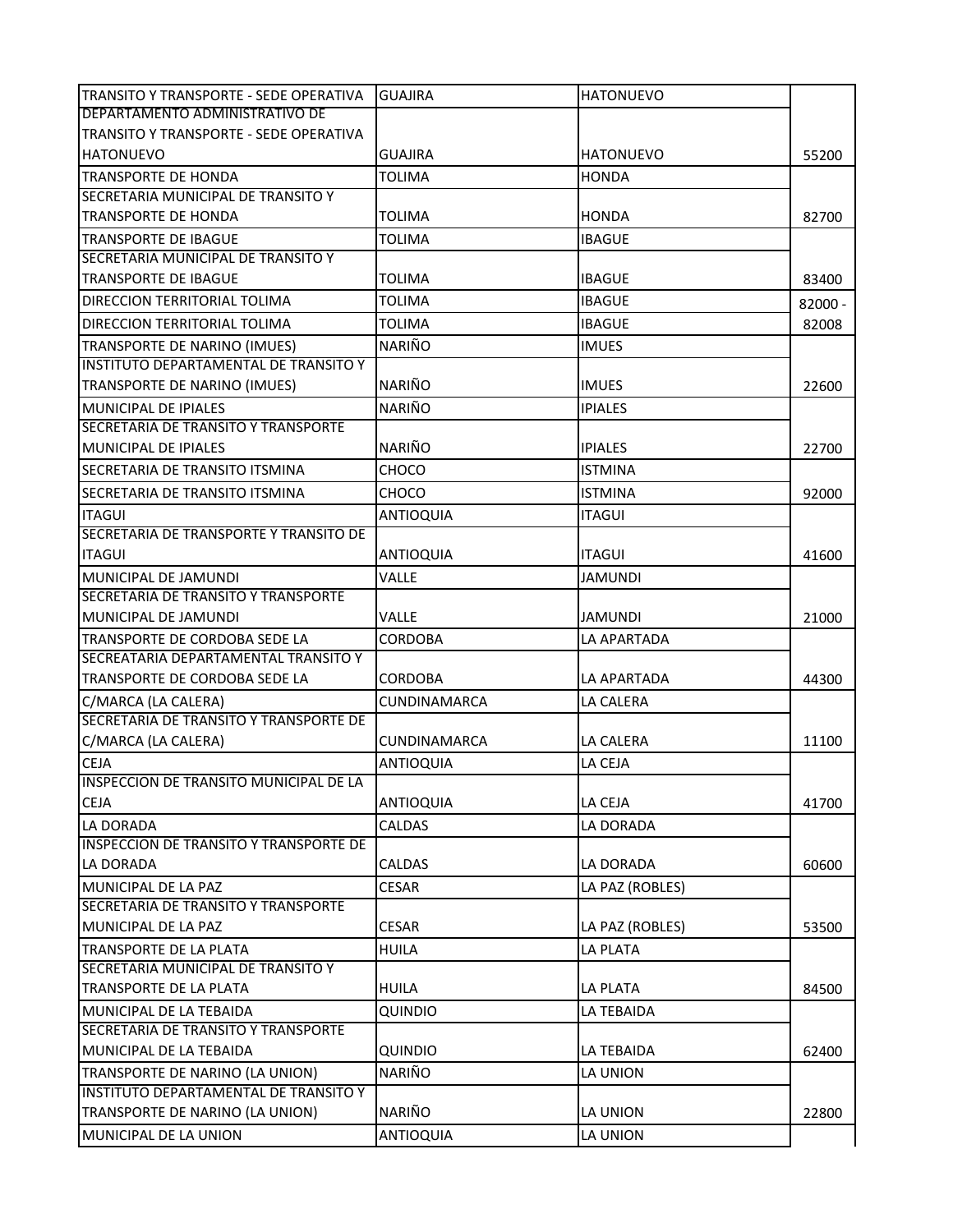| ISECRETARIA DE TRANSITO Y TRANSPORTE          |                           |                         |           |
|-----------------------------------------------|---------------------------|-------------------------|-----------|
| MUNICIPAL DE LA UNION                         | <b>ANTIOQUIA</b>          | LA UNION                | 41900     |
| UNION                                         | Valle                     | <b>LA UNION - VALLE</b> |           |
| SECRETARIA DE TRANSITO MUNICIPAL DE LA        |                           |                         |           |
| UNION                                         | Valle                     | LA UNION - VALLE        | 21100     |
| TRANSPORTE DE LA VIRGINIA                     | RISARALDA                 | <b>LA VIRGINIA</b>      |           |
| SECRETARIA MUNICIPAL DE TRANSITO Y            |                           |                         |           |
| TRANSPORTE DE LA VIRGINIA                     | RISARALDA                 | LA VIRGINIA             | 63300     |
| <b>REGULACION VIAL DE LETICIA</b>             | AMAZONAS                  | <b>LETICIA</b>          |           |
| <b>INSPECCION MUNICIPAL DE TRANSITO Y</b>     |                           |                         |           |
| <b>REGULACION VIAL DE LETICIA</b>             | AMAZONAS                  | <b>LETICIA</b>          | 85600     |
| <b>MUNCIPAL DE LIBANO</b>                     | <b>TOLIMA</b>             | <b>LIBANO</b>           |           |
| <b>SECRETARIA DE TRANSITO Y TRANSPORTE</b>    |                           |                         |           |
| <b>MUNCIPAL DE LIBANO</b>                     | <b>TOLIMA</b>             | <b>LIBANO</b>           | 82800     |
| LORICA                                        | CORDOBA                   | LORICA                  |           |
| <b>INSPECCION DE TRANSITO Y TRANSPORTE DE</b> |                           |                         |           |
| <b>LORICA</b>                                 | <b>CORDOBA</b>            | LORICA                  | 44400     |
| TRANSITO Y TRANSPORTE MUNICIPAL DE LOS        | <b>NORTE DE SANTANDER</b> | <b>LOS PATIOS</b>       |           |
| DEPARTAMENTO ADMINISTRATIVO DE                |                           |                         |           |
| TRANSITO Y TRANSPORTE MUNICIPAL DE LOS        |                           |                         |           |
| <b>PATIOS</b>                                 | NORTE DE SANTANDER        | LOS PATIOS              | 72400     |
| TRANSPORTE TERRESTRE DE MAGANGUE              | <b>BOLIVAR</b>            | <b>MAGANGUE</b>         |           |
| <b>FONDO MUNICIPAL DE TRANSITO Y</b>          |                           |                         |           |
| TRANSPORTE TERRESTRE DE MAGANGUE              | <b>BOLIVAR</b>            | <b>MAGANGUE</b>         | 50400     |
| <b>MAICAO</b>                                 | <b>GUAJIRA</b>            | <b>MAICAO</b>           |           |
| <b>INSPECCION DE TRANSITO Y TRANSPORTE DE</b> |                           |                         |           |
| <b>MAICAO</b>                                 | <b>GUAJIRA</b>            | <b>MAICAO</b>           | 55300     |
| MUNICIPAL DE MALAGA                           | SANTANDER                 | <b>MALAGA</b>           |           |
| SECRETARIA DE TRANSITO Y TRANSPORTE           |                           |                         |           |
| MUNICIPAL DE MALAGA                           | SANTANDER                 | MALAGA                  | 70700     |
| MUNICIPAL DE MANIZALES                        | <b>CALDAS</b>             | <b>MANIZALES</b>        |           |
| SECRETARIA DE TRANSPORTES Y TRANSITO          |                           |                         |           |
| MUNICIPAL DE MANIZALES                        | <b>CALDAS</b>             | <b>MANIZALES</b>        | 60100     |
| <b>DIRECCION TERRITORIAL CALDAS</b>           | <b>CALDAS</b>             | <b>MANIZALES</b>        | $60000 -$ |
| DIRECCION TERRITORIAL CALDAS                  | <b>CALDAS</b>             | <b>MANIZALES</b>        | 60007     |
| <b>TRANSPORTE DE MANZANARES</b>               | <b>CALDAS</b>             | <b>MANZANARES</b>       |           |
| DIRECCION MUNICIPAL DE TRANSITO Y             |                           |                         |           |
| TRANSPORTE DE MANZANARES                      | <b>CALDAS</b>             | <b>MANZANARES</b>       | 60700     |
| <b>MUNICIPAL DE MARINILLA</b>                 | <b>ANTIOQUIA</b>          | <b>MARINILLA</b>        |           |
| <b>INSPECCION DE TRANSPORTE Y TRANSITO</b>    |                           |                         |           |
| MUNICIPAL DE MARINILLA                        | <b>ANTIOQUIA</b>          | <b>MARINILLA</b>        | 42000     |
| <b>CHOCO</b>                                  | <b>ANTIOQUIA</b>          | <b>MEDELLIN</b>         |           |
| DIRECCION TERRITORIAL DE ANTIOQUIA Y          |                           |                         | $40000 -$ |
| CHOCO                                         | <b>ANTIOQUIA</b>          | <b>MEDELLIN</b>         | 40009     |
| <b>MEDELLIN</b>                               | <b>ANTIOQUIA</b>          | MEDELLIN                |           |
| SECRETARIA DE TRANSPORTES Y TRANSITO DE       |                           |                         |           |
| <b>MEDELLIN</b>                               | <b>ANTIOQUIA</b>          | <b>MEDELLIN</b>         | 42100     |
| <b>TRANSPORTE DE MELGAR</b>                   | <b>TOLIMA</b>             | <b>MELGAR</b>           |           |
| SECRETARIA DE GOBIERNO TRANSITO Y             |                           |                         | 83000     |
| <b>TRANSPORTE DE MELGAR</b>                   | <b>TOLIMA</b>             | <b>MELGAR</b>           |           |
| <b>MIRAFLORES</b>                             | <b>BOYACA</b>             | <b>MIRAFLORES</b>       |           |
|                                               |                           |                         |           |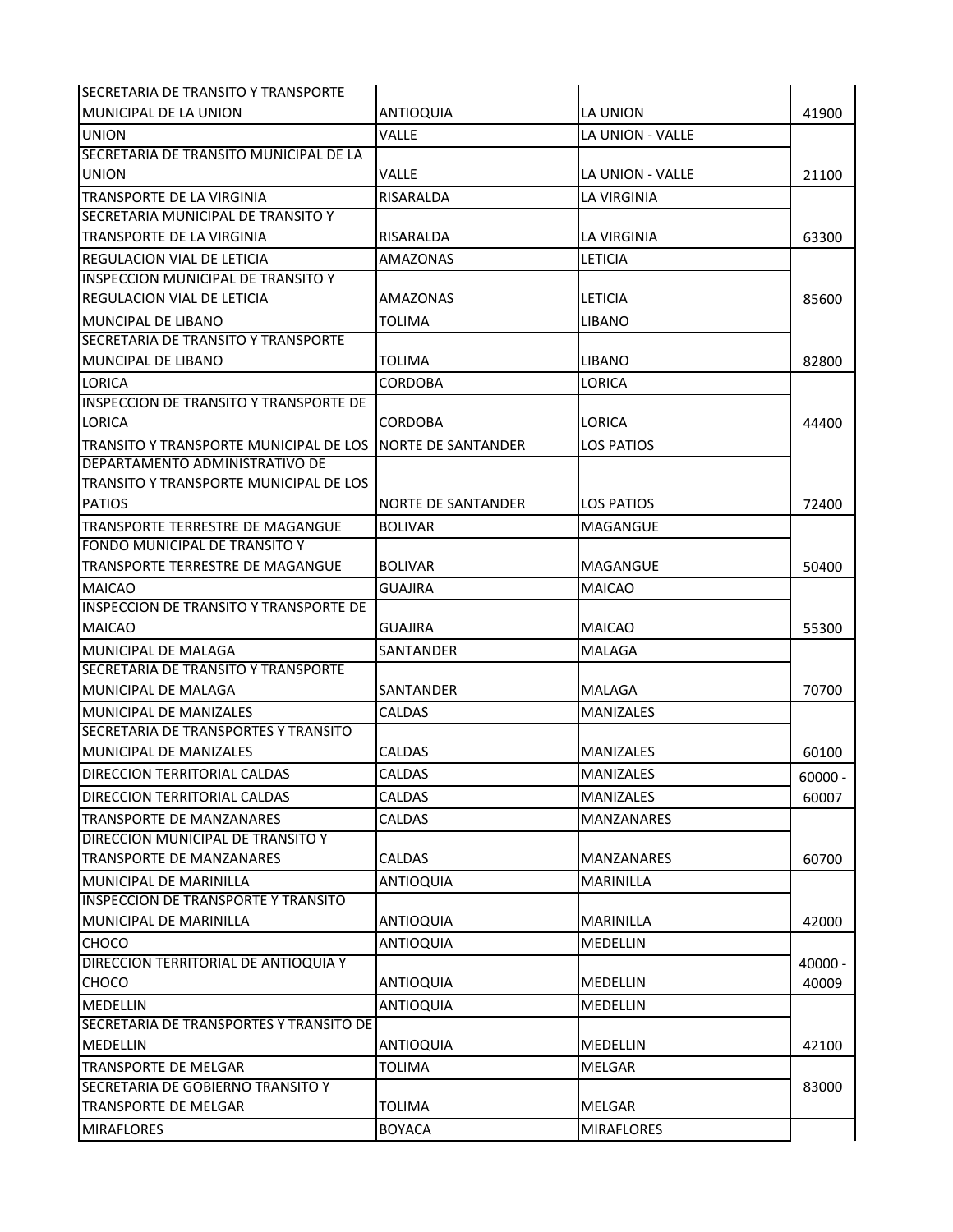| <b>ITBOY - DISTRITO DE TRANSITO No9-</b>       |                           |                   |         |
|------------------------------------------------|---------------------------|-------------------|---------|
| <b>MIRAFLORES</b>                              | <b>BOYACA</b>             | <b>MIRAFLORES</b> | 80700   |
| <b>MUNICIPAL DE MIRANDA</b>                    | CAUCA                     | <b>MIRANDA</b>    |         |
| SECRETARIA DE TRANSITO Y TRANSPORTE            |                           |                   |         |
| MUNICIPAL DE MIRANDA                           | <b>CAUCA</b>              | <b>MIRANDA</b>    | 24500   |
| <b>MOCOA</b>                                   | <b>PUTUMAYO</b>           | <b>MOCOA</b>      |         |
| SECRETARIA DE TRANSITO Y TRANSPORTE DE         |                           |                   |         |
| <b>MOCOA</b>                                   | <b>PUTUMAYO</b>           | <b>MOCOA</b>      | 86600   |
| <b>INSPECCION DE TRANSITO DE MOMPOX</b>        | <b>BOLIVAR</b>            | <b>MOMPOX</b>     |         |
| INSPECCION DE TRANSITO DE MOMPOX               | <b>BOLIVAR</b>            | <b>MOMPOX</b>     | 50500   |
| <b>MONIQUIRA</b>                               | <b>BOYACA</b>             | <b>MONIQUIRA</b>  |         |
| <b>ITBOY - DISTRITO DE TRANSITO No5</b>        |                           |                   |         |
| <b>MONIQUIRA</b>                               | <b>BOYACA</b>             | <b>MONIQUIRA</b>  | 80800   |
| <b>DIRECCION TERRITORIAL CORDOBA SUCRE</b>     | CORDOBA                   | <b>MONTERIA</b>   | 44000 - |
| DIRECCION TERRITORIAL CORDOBA SUCRE            | CORDOBA                   | <b>MONTERIA</b>   | 44005   |
| TRANSITO DE MONTERIA                           | CORDOBA                   | MONTERIA          |         |
| SECRETARIA MUNICIPAL DE TRANSPORTE Y           |                           |                   |         |
| <b>TRANSITO DE MONTERIA</b>                    | <b>CORDOBA</b>            | <b>MONTERIA</b>   | 44100   |
| C/MARCA (MOSQUERA)                             | <b>CUNDINAMARCA</b>       | MOSQUERA          |         |
| SECRETARIA DE TRANSITO Y TRANSPORTE DE         |                           |                   |         |
| C/MARCA (MOSQUERA)                             | CUNDINAMARCA              | MOSQUERA          | 11200   |
| TRANSPORTE DE NARINO (NARIÑO)                  | <b>NARIÑO</b>             | NARIÑO            |         |
| INSTITUTO DEPARTAMENTAL DE TRANSITO Y          |                           |                   |         |
| TRANSPORTE DE NARINO (NARIÑO)                  | <b>NARIÑO</b>             | NARIÑO            | 22900   |
| <b>TRANSITO Y TRANSPORTE MUNICIPAL DE</b>      | HUILA                     | <b>NEIVA</b>      |         |
| SECRETARIA DE INFRAESTRUCTURA DE               |                           |                   |         |
| <b>TRANSITO Y TRANSPORTE MUNICIPAL DE</b>      |                           |                   |         |
| <b>NEIVA</b>                                   | <b>HUILA</b>              | <b>NEIVA</b>      | 84100   |
| DIRECCION TERRITORIAL HUILA CAQUETA            | <b>HUILA</b>              | <b>NEIVA</b>      | 84000 - |
| DIRECCION TERRITORIAL HUILA CAQUETA            | <b>HUILA</b>              | <b>NEIVA</b>      | 84009   |
| <b>ITBOY - DISTRITO DE TRANSITO No 2 NOBSA</b> | <b>BOYACA</b>             | <b>NOBSA</b>      |         |
| <b>ITBOY - DISTRITO DE TRANSITO No 2 NOBSA</b> | <b>BOYACA</b>             | <b>NOBSA</b>      | 80900   |
| <b>OCANA</b>                                   | NORTE DE SANTANDER        | <b>OCANA</b>      |         |
| SECRETARIA DE TRANSITO Y TRANSPORTE DE         |                           |                   |         |
| <b>OCANA</b>                                   | NORTE DE SANTANDER        | <b>OCANA</b>      | 72500   |
| IMUNICIPAL DE ORITO                            | <b>PUTUMAYO</b>           | ORITO             |         |
| <b>SECRETARIA DE TRANSITO Y TRANSPORTE</b>     |                           |                   |         |
| MUNICIPAL DE ORITO                             | PUTUMAYO                  | ORITO             | 86700   |
| IMUNICIPAL DE PACHO                            | <b>CUNDINAMARCA</b>       | <b>PACHO</b>      |         |
| ISECRETARIA DE TRANSTO Y TRANSPORTE            |                           |                   |         |
| MUNICIPAL DE PACHO                             | CUNDINAMARCA              | <b>PACHO</b>      | 11300   |
| MUNICIPAL DE PAIPA                             | <b>BOYACA</b>             | <b>PAIPA</b>      |         |
| <b>SECRETARIA DE TRANSITO Y TRANSPORTE</b>     |                           |                   |         |
| <b>MUNICIPAL DE PAIPA</b>                      | <b>BOYACA</b>             | <b>PAIPA</b>      | 81100   |
| PALMIRA                                        | VALLE                     | PALMIRA           |         |
| SECRETARIA DE TRANSITO Y TRANSPORTE DE         |                           |                   |         |
| PALMIRA                                        | <b>VALLE</b>              | PALMIRA           | 21200   |
| TRANSPORTE DE PAMPLONA                         | NORTE DE SANTANDER        | PAMPLONA          |         |
| <b>INSPECCION MUNICIPAL DE TRANSITO Y</b>      |                           |                   |         |
| <b>TRANSPORTE DE PAMPLONA</b>                  | <b>NORTE DE SANTANDER</b> | PAMPLONA          | 72600   |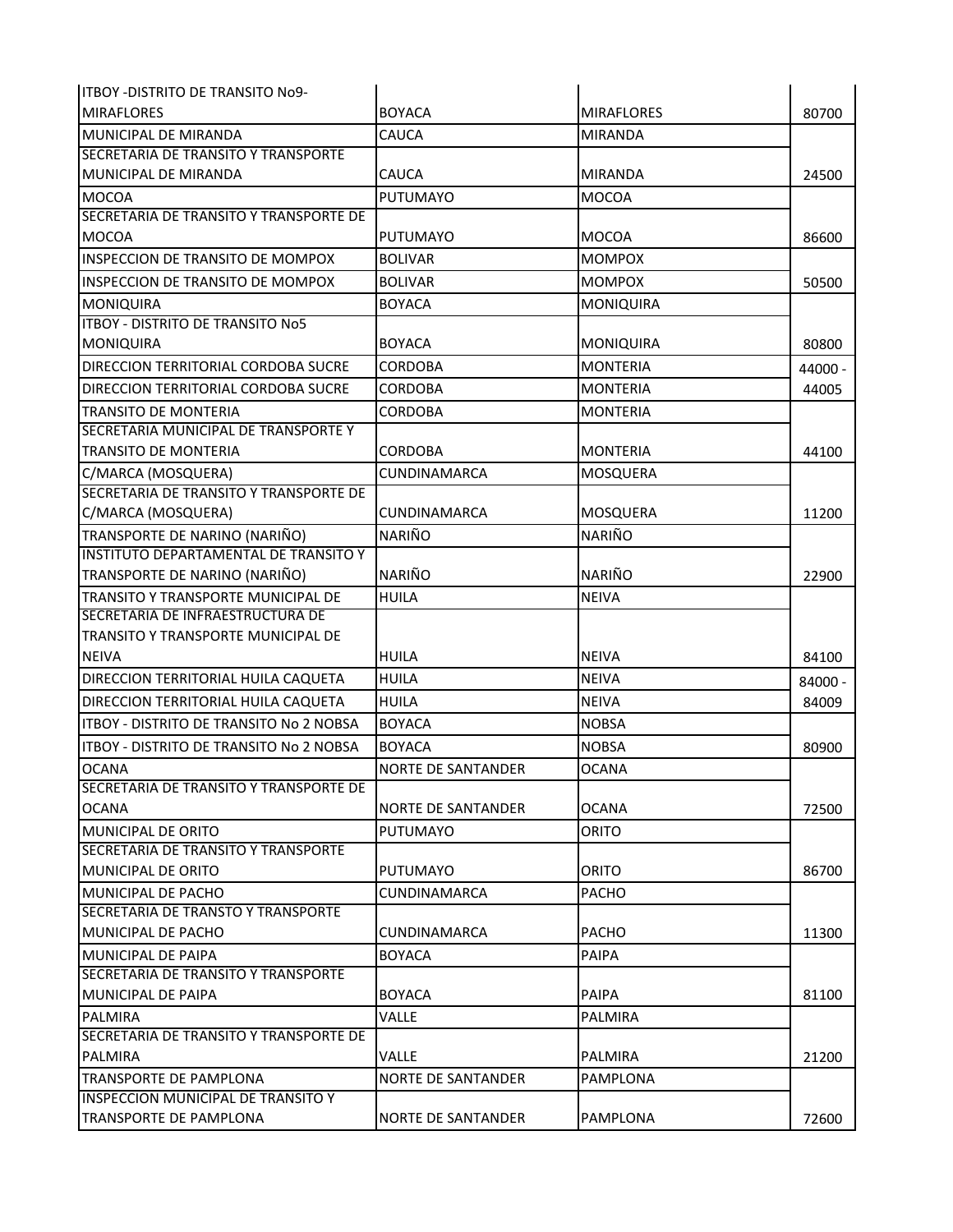| TRANSITO Y TRANSPORTE MUNICIPAL DE                 | NARIÑO           | <b>PASTO</b>         |           |
|----------------------------------------------------|------------------|----------------------|-----------|
| DEPARTAMENTO ADMINISTRATIVO DE                     |                  |                      |           |
| TRANSITO Y TRANSPORTE MUNICIPAL DE<br><b>PASTO</b> | <b>NARIÑO</b>    | <b>PASTO</b>         |           |
|                                                    |                  |                      | 22100     |
| DIRECCION TERRITORIAL NARINO                       | <b>NARIÑO</b>    | <b>PASTO</b>         | $22000 -$ |
| DIRECCION TERRITORIAL NARINO                       | <b>NARIÑO</b>    | <b>PASTO</b>         | 22008     |
| <b>PATIA</b>                                       | CAUCA            | PATIA(EL BORDO)      |           |
| SECRETARIA DE TRANSITO MUNICIPAL DE                |                  |                      |           |
| <b>PATIA</b>                                       | CAUCA            | PATIA(EL BORDO)      | 24600     |
| DIRECCION TERRITORIAL DE RISARALDA                 | RISARALDA        | <b>PEREIRA</b>       | 63000 -   |
| DIRECCION TERRITORIAL DE RISARALDA                 | RISARALDA        | PEREIRA              | 63008     |
| TRANSPORTE DE PEREIRA                              | RISARALDA        | PEREIRA              |           |
| <b>INSTITUTO MUNICIPAL DE TRANSITO Y</b>           |                  |                      |           |
| <b>TRANSPORTE DE PEREIRA</b>                       | RISARALDA        | PEREIRA              | 63100     |
| PIEDECUESTA                                        | <b>SANTANDER</b> | PIEDECUESTA          |           |
| <b>INSPECCION DE TRANSITO Y TRANSPORTE DE</b>      |                  |                      | 70800     |
| PIEDECUESTA                                        | SANTANDER        | PIEDECUESTA          |           |
| MUNICIPAL DE PIENDAMO                              | CAUCA            | PIENDAMO             |           |
| SECRETARIA DE TRANSITO Y TRANSPORTE                |                  |                      |           |
| MUNICIPAL DE PIENDAMO                              | CAUCA            | PIENDAMO             | 24700     |
| DIRECCION ADMINISTRATIVA DE PITALITO               | <b>HUILA</b>     | <b>PITALITO</b>      |           |
| DIRECCION ADMINISTRATIVA DE PITALITO               | HUILA            | <b>PITALITO</b>      | 84600     |
| <b>TRANSITO DE PLANETA RICA</b>                    | <b>CORDOBA</b>   | <b>PLANETA RICA</b>  |           |
| SECRETARIA MUNICIPAL DE TRANSPORTES Y              |                  |                      |           |
| TRANSITO DE PLANETA RICA                           | CORDOBA          | PLANETA RICA         | 44500     |
| INSPECCION DE TRANSITO DE PLATO                    | MAGDALENA        | <b>PLATO</b>         |           |
| INSPECCION DE TRANSITO DE PLATO                    | MAGDALENA        | <b>PLATO</b>         | 52600     |
| DIRECCION TERRITORIAL CAUCA                        | CAUCA            | <b>POPAYAN</b>       |           |
| DIRECCION TERRITORIAL CAUCA                        | CAUCA            | <b>POPAYAN</b>       | 24000     |
| MUNICIPAL DE POPAYAN                               | <b>CAUCA</b>     | <b>POPAYAN</b>       |           |
| SECRETARIA DE TRANSITO Y TRANSPORTE                |                  |                      |           |
| MUNICIPAL DE POPAYAN                               | CAUCA            | <b>POPAYAN</b>       | 24100     |
| IMUNICPAL DE PRADERA                               | VALLE            | PRADERA              |           |
| SECRETARIA DE TRANSITO Y TRANSPORTE                |                  |                      |           |
| <b>MUNICPAL DE PRADERA</b>                         | VALLE            | PRADERA              | 21300     |
| <b>INSPECCION DE TRANSITO DE PUERTO ASIS</b>       | <b>PUTUMAYO</b>  | PUERTO ASIS          |           |
| <b>INSPECCION DE TRANSITO DE PUERTO ASIS</b>       | <b>PUTUMAYO</b>  | PUERTO ASIS          | 86800     |
| <b>BERRIO</b>                                      | <b>ANTIOQUIA</b> | <b>PUERTO BERRIO</b> |           |
| <b>BERRIO</b>                                      | <b>ANTIOQUIA</b> | <b>PUERTO BERRIO</b> | 42200     |
| MUNICIPAL DE PUERTO BOYACA                         | <b>BOYACA</b>    | PUERTO BOYACA        |           |
| <b>INSPECCION DE TRANSITO Y TRANSPORTE</b>         |                  |                      |           |
| MUNICIPAL DE PUERTO BOYACA                         | <b>BOYACA</b>    | PUERTO BOYACA        | 81200     |
| <b>VICHADA</b>                                     | VICHADA          | PUERTO CARRENO       |           |
| FONDO DEPARTAMENTAL DE TRANSITO DEL                |                  |                      |           |
| <b>VICHADA</b>                                     | VICHADA          | PUERTO CARRENO       | 87000     |
| TRANSPORTE DE PUERTO COLOMBIA                      | ATLANTICO        | PUERTO COLOMBIA      |           |
| SECRETARIA MUNICIPAL DE TRANSITO Y                 |                  |                      |           |
| TRANSPORTE DE PUERTO COLOMBIA                      | ATLANTICO        | PUERTO COLOMBIA      | 51300     |
| MUNICAL DE INIRIDA                                 | <b>GUAINIA</b>   | PUERTO INIRIDA       |           |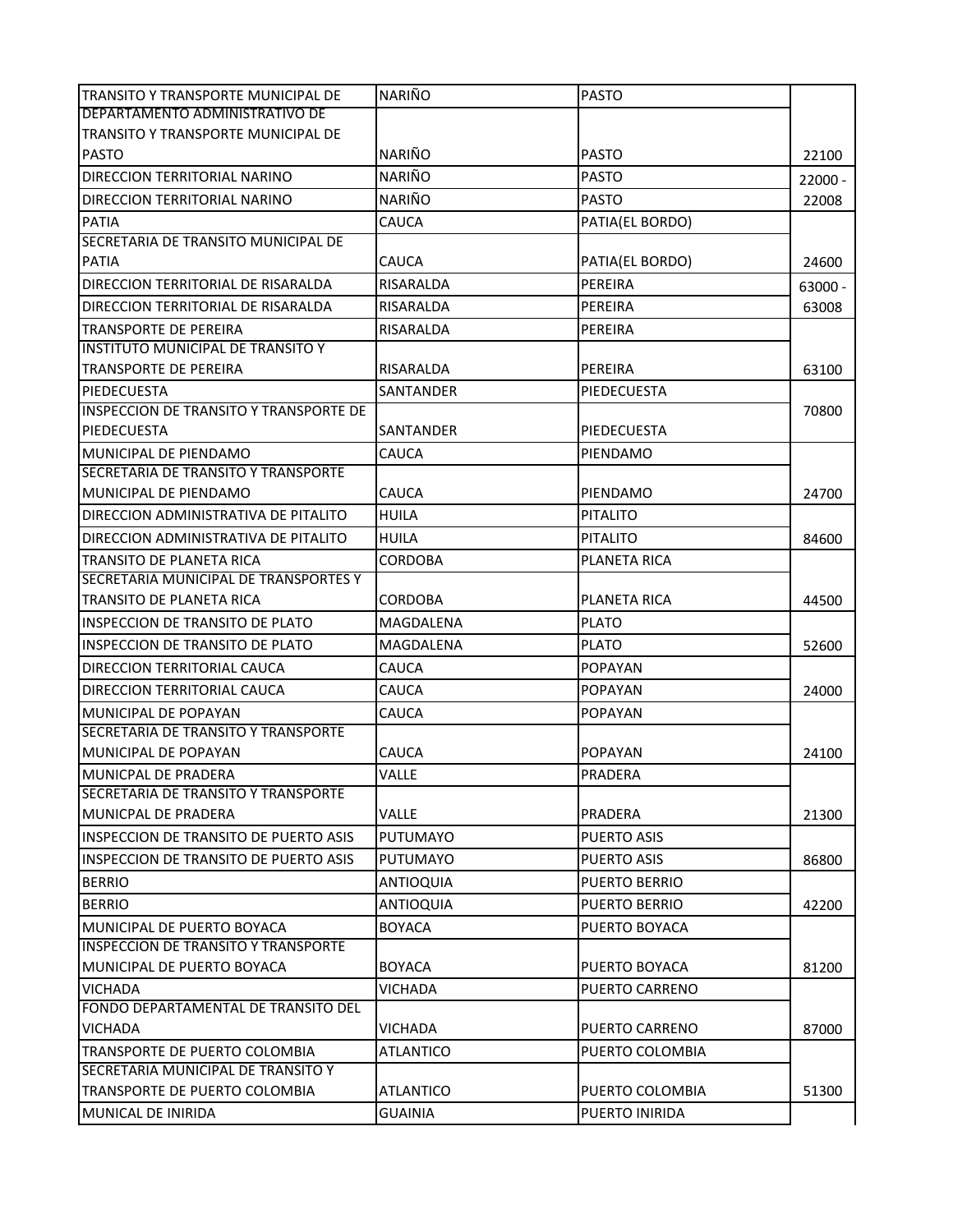| ISECRETARIA DE TRANSITO Y TRANSPORTE           |                     |                      |           |
|------------------------------------------------|---------------------|----------------------|-----------|
| MUNICAL DE INIRIDA                             | <b>GUAINIA</b>      | PUERTO INIRIDA       | 86400     |
| <b>PUERTO TEJADA</b>                           | CAUCA               | PUERTO TEJADA        |           |
| SECRETARIA DE TRANSITO MUNICIPAL DE            |                     |                      |           |
| <b>PUERTO TEJADA</b>                           | CAUCA               | <b>PUERTO TEJADA</b> | 24800     |
| TRANSPORTE DE NARINO (PUPIALES)                | NARIÑO              | <b>PUPIALES</b>      |           |
| INSTITUTO DEPARTAMENTAL DE TRANSITO Y          |                     |                      |           |
| TRANSPORTE DE NARINO (PUPIALES)                | NARIÑO              | <b>PUPIALES</b>      | 23100     |
| <b>TRANSPORTE PURIFICACION</b>                 | <b>TOLIMA</b>       | PURIFICACION         |           |
| UNIDAD REGIONAL DE TRANSITO Y                  |                     |                      |           |
| <b>TRANSPORTE PURIFICACION</b>                 | <b>TOLIMA</b>       | PURIFICACION         | 83100     |
| <b>QUIBDO</b>                                  | CHOCO               | <b>QUIBDO</b>        |           |
| <b>INSPECCION DE TRANSPORTES Y TRANSITO DE</b> |                     |                      |           |
| <b>QUIBDO</b>                                  | CHOCO               | <b>QUIBDO</b>        | 44700     |
| QUIMBAYA                                       | QUINDIO             | QUIMBAYA             |           |
| <b>INSPECCION DE TRANSITO Y TRANSPORTE DE</b>  |                     |                      |           |
| QUIMBAYA                                       | QUINDIO             | QUIMBAYA             | 62500     |
| <b>RAMIRIQUI</b>                               | <b>BOYACA</b>       | RAMIRIQUI            |           |
| ITBOY - DISTRITO DE TRANSITO No11 -            |                     |                      |           |
| <b>RAMIRIQUI</b>                               | <b>BOYACA</b>       | RAMIRIQUI            | 81300     |
| <b>META</b>                                    | <b>META</b>         | <b>RESTREPO</b>      |           |
| INSTITUTO DE TRANSITO Y TRANSPORTE DEL         |                     |                      |           |
| <b>META</b>                                    | <b>META</b>         | <b>RESTREPO</b>      | 85500     |
| C/MARCA (RICAURTE)                             | <b>CUNDINAMARCA</b> | <b>RICAURTE</b>      |           |
| SECRETARIA DE TRANSITO Y TRANSPORTE DE         |                     |                      |           |
| C/MARCA (RICAURTE)                             | <b>CUNDINAMARCA</b> | <b>RICAURTE</b>      | 11400     |
| <b>DIRECCION TERRITORIAL GUAJIRA</b>           | <b>GUAJIRA</b>      | <b>RIOHACHA</b>      | $55000 -$ |
| DIRECCION TERRITORIAL GUAJIRA                  | <b>GUAJIRA</b>      | RIOHACHA             | 55003     |
| MUNICIPAL DE RIOHACHA - GUAJIRA                | <b>GUAJIRA</b>      | RIOHACHA             |           |
| <b>INSTITUTO DE TRANSITO y TRANSPORTE</b>      |                     |                      |           |
| MUNICIPAL DE RIOHACHA - GUAJIRA                | <b>GUAJIRA</b>      | <b>RIOHACHA</b>      | 55100     |
| <b>RIONEGRO</b>                                | <b>ANTIOQUIA</b>    | <b>RIONEGRO</b>      |           |
| SECRETARIA DE TRANSITO Y TRANSPORTE DE         |                     |                      |           |
| RIONEGRO                                       | ANTIOQUIA           | <b>RIONEGRO</b>      | 42300     |
| <b>RIOSUCIO</b>                                | <b>CALDAS</b>       | <b>RIOSUCIO</b>      |           |
| <b>INSPECCION DE TRANSITO Y TRANSPORTE DE</b>  |                     |                      |           |
| <b>RIOSUCIO</b>                                | <b>CALDAS</b>       | <b>RIOSUCIO</b>      | 60800     |
| <b>INSTITUTO DE TRANSITO Y TRANSPORTE</b>      |                     |                      |           |
| <b>DEPARTAMENTAL DEL HUILA</b>                 | <b>HUILA</b>        | <b>RIVERA</b>        |           |
| INSTITUTO DE TRANSITO Y TRANSPORTE             |                     |                      |           |
| <b>DEPARTAMENTAL DEL HUILA</b>                 | <b>HUILA</b>        | <b>RIVERA</b>        | 88000     |
| ROLDANILLO                                     | VALLE               | ROLDANILLO           |           |
| <b>INSPECCION DE TRANSITO Y TRANSPORTE DE</b>  |                     |                      |           |
| ROLDANILLO                                     | VALLE               | ROLDANILLO           | 21400     |
| <b>TRANSPORTE DEL ATLANTICO</b>                | <b>ATLANTICO</b>    | SABANAGRANDE         |           |
| <b>INSTITUTO DEPARTAMENTAL DE TRANSITO Y</b>   |                     |                      |           |
| TRANSPORTE DEL ATLANTICO                       |                     |                      |           |
| SOSABANAGRANDE                                 | <b>ATLANTICO</b>    | <b>SABANAGRANDE</b>  | 51600     |
| <b>MUNICIPAL DE SABANETA</b>                   | <b>ANTIOQUIA</b>    | SABANETA             |           |
| SECRETARIA DE TRANSITO Y TRANSPORTE            |                     |                      |           |
| MUNICIPAL DE SABANETA                          | <b>ANTIOQUIA</b>    | SABANETA             | 42400     |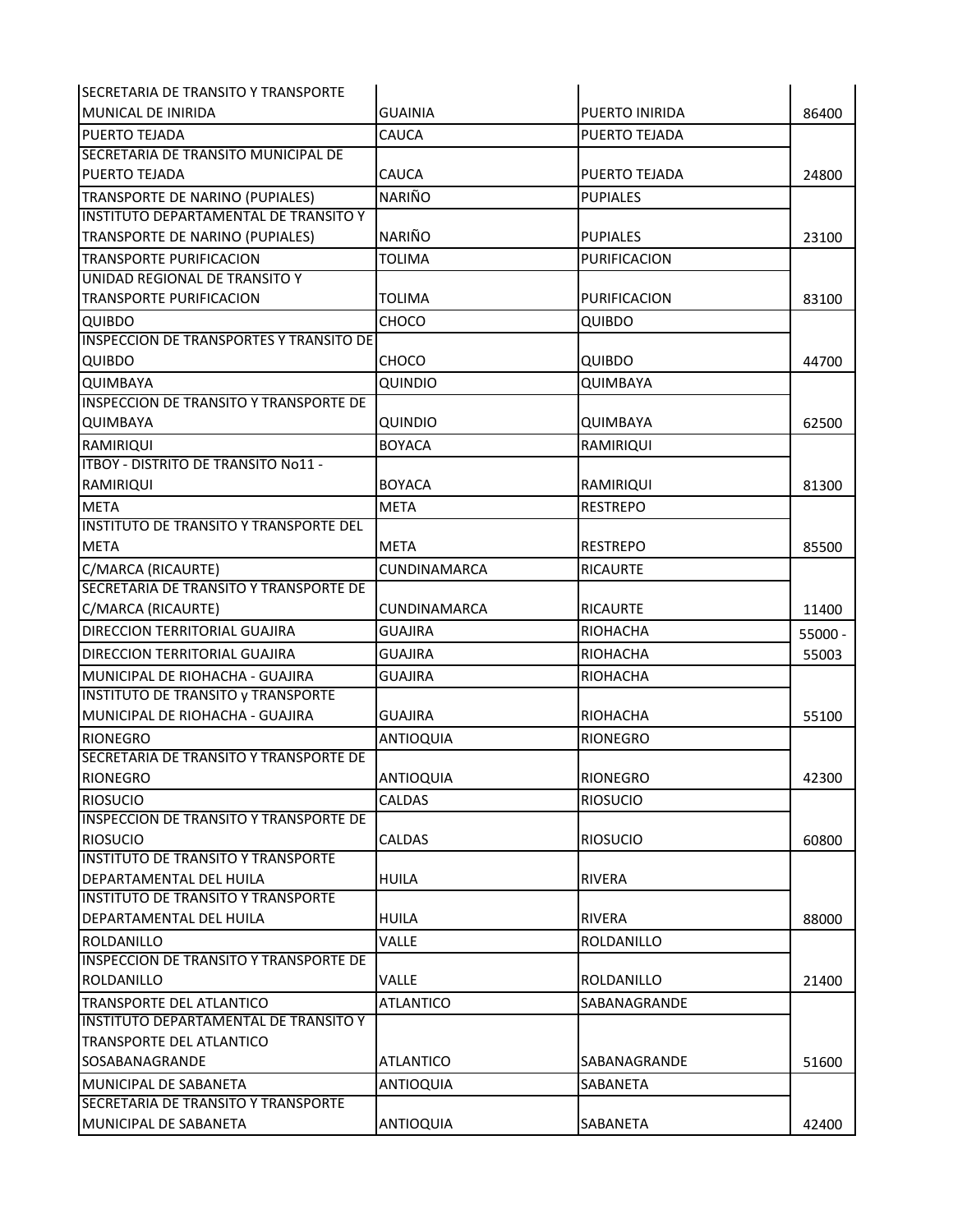| <b>ITBOY - DISTRITO DE TRANSITO No 4 SABOYA</b>                                | <b>BOYACA</b>            | SABOYA                  |           |
|--------------------------------------------------------------------------------|--------------------------|-------------------------|-----------|
| <b>ITBOY - DISTRITO DE TRANSITO No 4 SABOYA</b>                                | <b>BOYACA</b>            | SABOYA                  | 81400     |
| MUNICIPAL DE SAHAGUN                                                           | <b>CORDOBA</b>           | SAHAGUN                 |           |
| <b>INSPECCION DE TRANSITO Y TRANSPORTE</b>                                     |                          |                         |           |
| MUNICIPAL DE SAHAGUN                                                           | <b>CORDOBA</b>           | SAHAGUN                 | 44600     |
| <b>SALAMINA</b>                                                                | <b>CALDAS</b>            | SALAMINA                |           |
| SECRETARIA DE TRANSITO Y TRANSPORTE DE                                         |                          |                         |           |
| <b>SALAMINA</b>                                                                | CALDAS                   | SALAMINA                | 60900     |
| TRANSPORTE DE NARINO (SAMANIEGO)                                               | <b>NARIÑO</b>            | SAMANIEGO               |           |
| INSTITUTO DEPARTAMENTAL DE TRANSITO Y                                          |                          |                         |           |
| TRANSPORTE DE NARINO (SAMANIEGO)                                               | NARIÑO                   | SAMANIEGO               | 23200     |
| <b>TRANSPORTE DE SUCRE</b>                                                     | <b>SUCRE</b>             | <b>SAMPUES</b>          |           |
| DIRECCION DEPARTAMENTAL DE TRANSITO Y                                          |                          |                         |           |
| <b>TRANSPORTE DE SUCRE</b>                                                     | <b>SUCRE</b>             | <b>SAMPUES</b>          | 54300     |
| TRANSPORTE DE SAN ANDRES ISLAS                                                 | SAN ANDRES Y PROVIDENCIA | <b>SAN ANDRES ISLAS</b> |           |
| DIRECCION DEPARTAMENTAL DE TRANSITO Y                                          |                          |                         |           |
| TRANSPORTE DE SAN ANDRES ISLAS                                                 | SAN ANDRES Y PROVIDENCIA | <b>SAN ANDRES ISLAS</b> | 86900     |
| <b>TRANSPORTE DE SAN GIL</b>                                                   | SANTANDER                | <b>SAN GIL</b>          |           |
| INSPECCION MUNICIPAL DE TRANSITO Y                                             |                          |                         |           |
| <b>TRANSPORTE DE SAN GIL</b>                                                   | <b>SANTANDER</b>         | SAN GIL                 | 70900     |
| MUNICIPAL DE SAN JOSE DEL GUAVIARE -                                           | <b>GUAVIARE</b>          | SAN JOSE DEL GUAVIARE   |           |
| SECRETARIA DE TRANSITO Y TRANSPORTE                                            |                          |                         |           |
| MUNICIPAL DE SAN JOSE DEL GUAVIARE -                                           |                          |                         |           |
| <b>GUAVIARE</b>                                                                | <b>GUAVIARE</b>          | SAN JOSE DEL GUAVIARE   | 86500     |
| <b>FONDO DE TRANSPORTE Y TRANSITO</b>                                          |                          |                         |           |
| DEPARTAMENTAL BOLIVAR SO (SAN JUAN DE                                          |                          |                         |           |
| NEPOMUCENO)<br><b>FONDO DE TRANSPORTE Y TRANSITO</b>                           | <b>BOLIVAR</b>           | SAN JUAN DE NEPOMUCENO  |           |
|                                                                                |                          |                         |           |
| DEPARTAMENTAL BOLIVAR SO (SAN JUAN DE                                          |                          | SAN JUAN DE NEPOMUCENO  |           |
| NEPOMUCENO)                                                                    | <b>BOLIVAR</b>           |                         | 50800     |
| TRANSPORTE DE SAN VICENTE CHUCURI<br><b>INSPECCION MUNICIPAL DE TRANSITO Y</b> | SANTANDER                | SAN VICENTE DE CHUCURI  |           |
| TRANSPORTE DE SAN VICENTE CHUCURI                                              | SANTANDER                | SAN VICENTE DE CHUCURI  |           |
|                                                                                |                          |                         | 71000     |
| TRANSPORTE DEL CAQUETA (SAN VICENTE)<br>INSTITUTO DEPARTAMENTAL DE TRANSITO Y  | <b>CAQUETA</b>           | SAN VICENTE DEL CAGUAN  |           |
| TRANSPORTE DEL CAQUETA (SAN VINCENTE)                                          |                          | SAN VICENTE DEL CAGUAN  |           |
|                                                                                | CAQUETA                  |                         | 85900     |
| TRANSPORTE DE NARINO (SANDONA)<br>INSTITUTO DEPARTAMENTAL DE TRANSITO Y        | NARIÑO                   | SANDONA                 |           |
| TRANSPORTE DE NARINO (SANDONA)                                                 | NARIÑO                   | SANDONA                 |           |
|                                                                                |                          |                         | 23300     |
| DIRECCION TERRITORIAL MAGDALENA                                                | MAGDALENA                | <b>SANTA MARTA</b>      | $52000 -$ |
| DIRECCION TERRITORIAL MAGDALENA                                                | MAGDALENA                | <b>SANTA MARTA</b>      | 52006     |
| <b>SANTA MARTA</b>                                                             | MAGDALENA                | <b>SANTA MARTA</b>      |           |
| SECRETARIA DE GOBIERNO DISTRITAL DE                                            |                          |                         |           |
| <b>SANTA MARTA</b>                                                             | MAGDALENA                | <b>SANTA MARTA</b>      | 52100     |
| MUNICIPAL DE SANTA ROSA DE CABAL                                               | RISARALDA                | SANTA ROSA DE CABAL     |           |
| SECRETARIA DE TRANSITO Y GOBIERNO                                              |                          |                         |           |
| MUNICIPAL DE SANTA ROSA DE CABAL                                               | RISARALDA                | SANTA ROSA DE CABAL     | 63400     |
| <b>SANTA ROSA DE OSOS</b>                                                      | <b>ANTIOQUIA</b>         | SANTA ROSA DE OSOS      |           |
| SECRETARIA DE TRANSITO MUNICIPAL DE                                            |                          |                         |           |
| <b>SANTA ROSA DE OSOS</b>                                                      | <b>ANTIOQUIA</b>         | SANTA ROSA DE OSOS      | 42500     |
| <b>DE VITERBO</b>                                                              | <b>BOYACA</b>            | SANTA ROSA DE VITERBO   |           |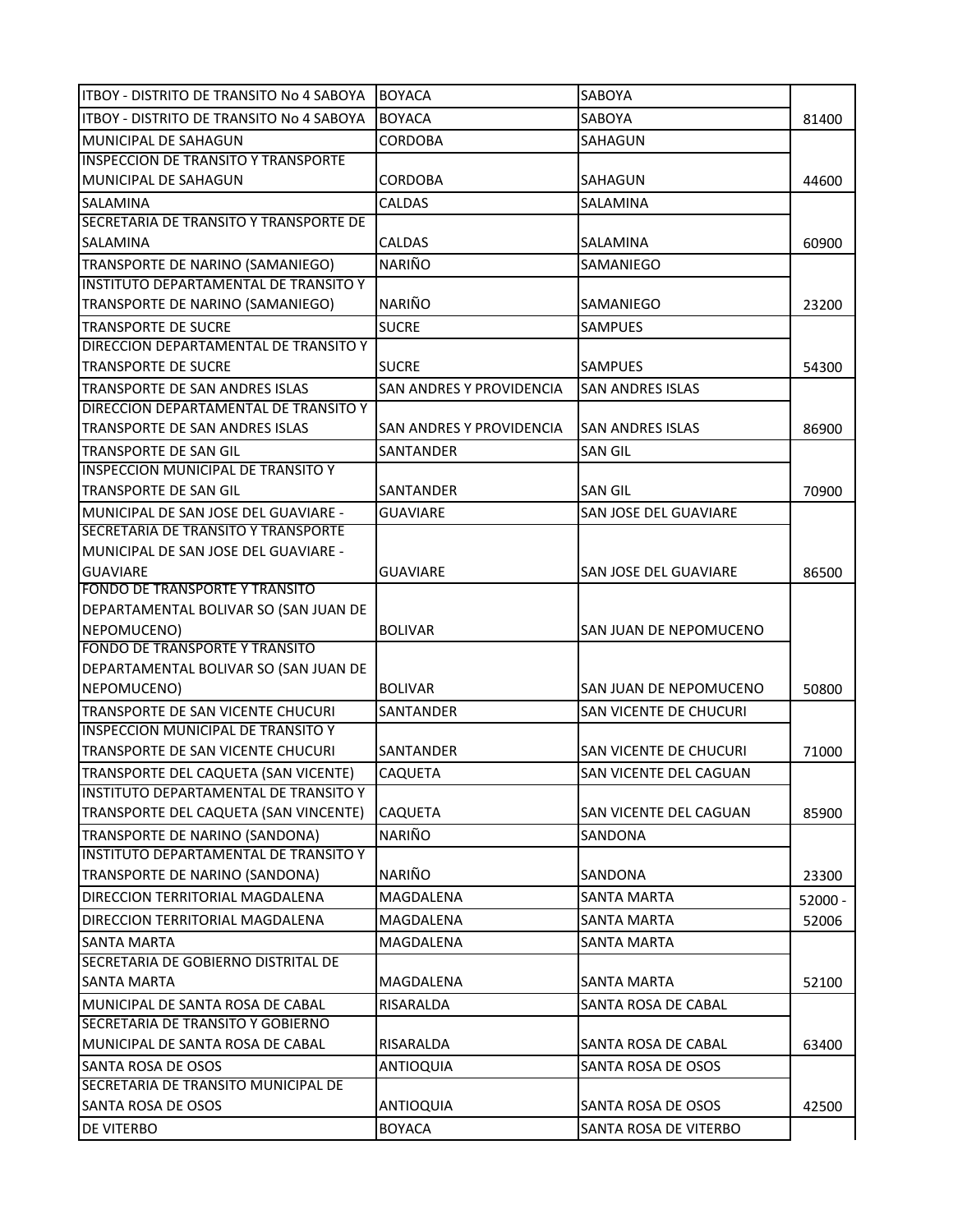| litboy - Distrito de Transito Santa Rosa      |                     |                        |       |
|-----------------------------------------------|---------------------|------------------------|-------|
| <b>DE VITERBO</b>                             | <b>BOYACA</b>       | SANTA ROSA DE VITERBO  | 81500 |
| DEPARTAMENTAL BOLIVAR (STA ROSA DEL           | <b>BOLIVAR</b>      | SANTA ROSA DEL SUR     |       |
| <b>FONDO DE TRANSPORTE Y TRANSITO</b>         |                     |                        |       |
| DEPARTAMENTAL BOLIVAR (STA ROSA DEL           | <b>BOLIVAR</b>      | SANTA ROSA DEL SUR     | 50600 |
| MUNICIPAL DE SANTA FE DE ANTIOQUIA            | <b>ANTIOQUIA</b>    | SANTAFE DE ANTIOQUIA   |       |
| <b>SECRETARIA DE TRANSPORTE Y TRANSITO</b>    |                     |                        |       |
| MUNICIPAL DE SANTA FE DE ANTIOQUIA            | <b>ANTIOQUIA</b>    | SANTAFE DE ANTIOQUIA   | 42600 |
| MUNICIPAL DE SANTANDER DE QUILICHAO           | CAUCA               | SANTANDER DE QUILICHAO |       |
| <b>SECRETARIA DE TRANSITO Y TRANSPORTE</b>    |                     |                        |       |
| MUNICIPAL DE SANTANDER DE QUILICHAO           | <b>CAUCA</b>        | SANTANDER DE QUILICHAO | 25000 |
| MUNICIPAL DE SARAVENA                         | <b>ARAUCA</b>       | SARAVENA               |       |
| SECRETARIA DE TRANSITO Y TRANSPORTE           |                     |                        | 73100 |
| IMUNICIPAL DE SARAVENA                        | ARAUCA              | SARAVENA               |       |
| <b>SEVILLA</b>                                | VALLE               | <b>SEVILLA</b>         |       |
| SECRETARIA DE TRANSITO Y TRANSPORTE DE        |                     |                        |       |
| <b>SEVILLA</b>                                | VALLE               | <b>SEVILLA</b>         | 21500 |
| <b>TRANSITO DE SINCELEJO</b>                  | <b>SUCRE</b>        | <b>SINCELEJO</b>       |       |
| SECRETARIA MUNICIPAL DE TRANSPORTES Y         |                     |                        |       |
| <b>TRANSITO DE SINCELEJO</b>                  | <b>SUCRE</b>        | <b>SINCELEJO</b>       | 54100 |
| <b>SUCRE</b>                                  | <b>SUCRE</b>        | SINCELEJO              |       |
| <b>SUBDIRECCION TERRITORIAL DE CORDOBA</b>    |                     |                        |       |
| <b>SUCRE</b>                                  | <b>SUCRE</b>        | SINCELEJO              | 54000 |
| C/MARCA (SOACHA)                              | <b>CUNDINAMARCA</b> | SOACHA                 |       |
| SECRETARIA DE TRANSITO Y TRANSPORTE DE        |                     |                        |       |
| C/MARCA (SOACHA)                              | <b>CUNDINAMARCA</b> | SOACHA                 | 11500 |
| <b>ITBOY - DISTRITO DE TRANSTO No 7 SOATA</b> | <b>BOYACA</b>       | <b>SOATA</b>           |       |
| <b>ITBOY - DISTRITO DE TRANSTO No 7 SOATA</b> | <b>BOYACA</b>       | <b>SOATA</b>           | 81600 |
| <b>TRANSPORTE DEL SOCORRO</b>                 | SANTANDER           | SOCORRO                |       |
| <b>INSPECCION MUNICIPAL DE TRANSITO Y</b>     |                     |                        |       |
| <b>TRANSPORTE DEL SOCORRO</b>                 | SANTANDER           | SOCORRO                | 71100 |
| MUNICIPAL DE SOGAMOSO                         | <b>BOYACA</b>       | SOGAMOSO               |       |
| <b>INSTITUTO DE TRANSITO Y TRANSPORTE</b>     |                     |                        |       |
| MUNICIPAL DE SOGAMOSO                         | <b>BOYACA</b>       | SOGAMOSO               | 81700 |
| <b>TRANSPORTE DE SOLEDAD</b>                  | <b>ATLANTICO</b>    | SOLEDAD                |       |
| <b>INSTITUTO MUNICIPAL DE TRANSITO Y</b>      |                     |                        |       |
| <b>TRANSPORTE DE SOLEDAD</b>                  | <b>ATLANTICO</b>    | SOLEDAD                | 51400 |
| MUNICIPAL DE SONSON                           | <b>ANTIOQUIA</b>    | SONSON                 |       |
| <b>INSPECCION DE TRANSITO Y TRANSPORTE</b>    |                     |                        |       |
| MUNICIPAL DE SONSON                           | <b>ANTIOQUIA</b>    | SONSON                 | 42700 |
| DEPARTAMENTAL DEL HUILA (TIMANA)              | <b>HUILA</b>        | <b>TIMANA</b>          |       |
| <b>INSTITUTO DE TRANSITO Y TRANSPORTE</b>     |                     |                        |       |
| DEPARTAMENTAL DEL HUILA (TIMANA)              | <b>HUILA</b>        | <b>TIMANA</b>          | 84700 |
| <b>MUNCIPAL DE TIMBIO</b>                     | CAUCA               | <b>TIMBIO</b>          |       |
| SECRETARIA DE TRANSITO Y TRANSPORTE           |                     |                        |       |
| MUNCIPAL DE TIMBIO                            | CAUCA               | <b>TIMBIO</b>          | 25100 |
| <b>TULUA</b>                                  | VALLE               | <b>TULUA</b>           |       |
| SECRETARIA DE TRANSITO MUNICIPAL DE           |                     |                        |       |
| <b>TULUA</b>                                  | VALLE               | <b>TULUA</b>           | 21600 |
| MUNICIPIO DE TUMACO                           | NARIÑO              | <b>TUMACO</b>          |       |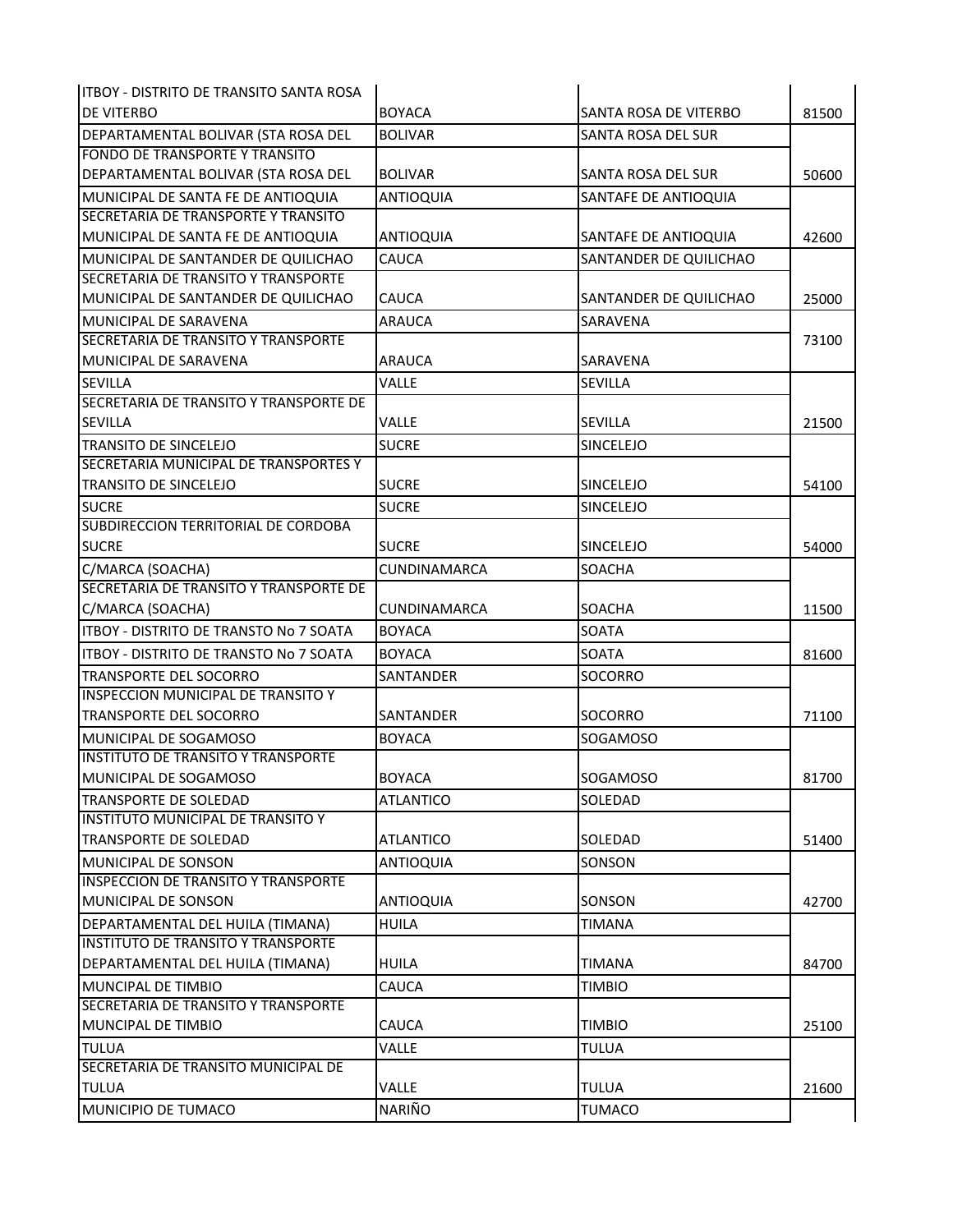| <b>SECRETARIA DE TRANSPORTE Y TRANSITO DEL</b> |                           |                          |         |
|------------------------------------------------|---------------------------|--------------------------|---------|
| IMUNICIPIO DE TUMACO                           | <b>NARIÑO</b>             | <b>TUMACO</b>            | 23000   |
| <b>TUNJA</b>                                   | <b>BOYACA</b>             | <b>TUNJA</b>             |         |
| SECRETARIA DE TRANSITO Y TRANSPORTE DE         |                           |                          |         |
| <b>TUNJA</b>                                   | <b>BOYACA</b>             | <b>TUNJA</b>             | 81000   |
| MUNICIPAL DE TUQUERRES                         | <b>NARIÑO</b>             | <b>TUQUERRES</b>         |         |
| SECRETARIA DE TRANSITO Y TRANSPORTE            |                           |                          |         |
| MUNICIPAL DE TUQUERRES                         | NARIÑO                    | <b>TUQUERRES</b>         | 23400   |
| MUNICIPAL DE TURBACO                           | <b>BOLIVAR</b>            | <b>TURBACO</b>           |         |
| <b>SECRETARIA DE TRANSITO Y TRANSPORTE</b>     |                           |                          |         |
| <b>MUNICIPAL DE TURBACO</b>                    | <b>BOLIVAR</b>            | <b>TURBACO</b>           | 50700   |
| <b>TURBO</b>                                   | <b>ANTIOQUIA</b>          | <b>TURBO</b>             |         |
| <b>INSPECCION MUNICIPAL DE TRANSITO DE</b>     |                           |                          |         |
| <b>TURBO</b>                                   | ANTIOQUIA                 | <b>TURBO</b>             | 42800   |
| MUNICIPAL DE UBATE - C/MARCA                   | <b>CUNDINAMARCA</b>       | <b>UBATE</b>             |         |
| SECRETARIA DE TRANSITO Y TRANSPORTE            |                           |                          |         |
| MUNICIPAL DE UBATE - C/MARCA                   | <b>CUNDINAMARCA</b>       | <b>UBATE</b>             | 11600   |
| MUNICIPAL DE URRAO                             | <b>ANTIOQUIA</b>          | <b>URRAO</b>             |         |
| SECRETARIA DE TRANSITO Y TRANSPORTE            |                           |                          |         |
| <b>MUNICIPAL DE URRAO</b>                      | <b>ANTIOQUIA</b>          | URRAO                    | 42900   |
| <b>DIRECCION TERRITORIAL DEL CESAR</b>         | <b>CESAR</b>              | VALLEDUPAR               | 53000 - |
| DIRECCION TERRITORIAL DEL CESAR                | <b>CESAR</b>              | VALLEDUPAR               | 53006   |
| TRANSPORTE DE VALLEDUPAR                       | <b>CESAR</b>              | VALLEDUPAR               |         |
| <b>INSTITUTO MUNICIPAL DE TRANSITO Y</b>       |                           |                          |         |
| <b>TRANSPORTE DE VALLEDUPAR</b>                | <b>CESAR</b>              | VALLEDUPAR               | 53100   |
| <b>VELEZ</b>                                   | SANTANDER                 | <b>VELEZ</b>             |         |
| SECRETARIA DE TRANSITO Y TRANSPORTE DE         |                           |                          |         |
| <b>VELEZ</b>                                   | SANTANDER                 | VELEZ                    | 71200   |
| <b>DE LEYVA</b>                                | <b>BOYACA</b>             | VILLA DE LEYVA           |         |
| ITBOY - DISTRITO DE TRANSITO No10 - VILLA      |                           |                          |         |
| <b>DE LEYVA</b>                                | <b>BOYACA</b>             | VILLA DE LEYVA           | 81800   |
| TRANSPORTEAS Y TRANSITO DE VILLA DEL           | <b>NORTE DE SANTANDER</b> | <b>VILLA DEL ROSARIO</b> |         |
| DEPARTAMENTO ADMINISTRATIVO DE                 |                           |                          |         |
| <b>TRANSPORTEAS Y TRANSITO DE VILLA DEL</b>    |                           |                          |         |
| ROSARIO - NORTE DE ANTANDER DATRANS            | <b>NORTE DE SANTANDER</b> | VILLA DEL ROSARIO        | 72700   |
| (VILLAMARIA)                                   | CALDAS                    | VILLAMARIA               |         |
| UNIDAD DE TRANSITO DE CALDAS                   |                           |                          |         |
| (VILLAMARIA)                                   | <b>CALDAS</b>             | <b>VILLAMARIA</b>        | 61000   |
| <b>VILLAVICENCIO</b>                           | <b>META</b>               | <b>VILLAVICENCIO</b>     |         |
| INSPECCION MUNICIPAL DE TRANSITO DE            |                           |                          |         |
| <b>VILLAVICENCIO</b>                           | <b>META</b>               | VILLAVICENCIO            | 85100   |
| <b>GUAINIA VAUPES Y VICHADA</b>                | <b>META</b>               | VILLAVICENCIO            |         |
| DIRECCION TERRITORIAL META GUAVIARE            |                           |                          | 85000 - |
| <b>GUAINIA VAUPES Y VICHADA</b>                | <b>META</b>               | VILLAVICENCIO            | 85007   |
| C/MARCA (VILLETA)                              | CUNDINAMARCA              | VILLETA                  |         |
| SECRETARIA DE TRANSITO Y TRANSPORTE DE         |                           |                          |         |
| C/MARCA (VILLETA)                              | <b>CUNDINAMARCA</b>       | <b>VILLETA</b>           | 11700   |
| YARUMAL                                        | <b>ANTIOQUIA</b>          | YARUMAL                  |         |
| SECRETARIA DE TRANSPORTES Y TRANSITO DE        |                           |                          |         |
| YARUMAL                                        | <b>ANTIOQUIA</b>          | YARUMAL                  | 43000   |
| (YOPAL)                                        | CASANARE                  | YOPAL                    |         |